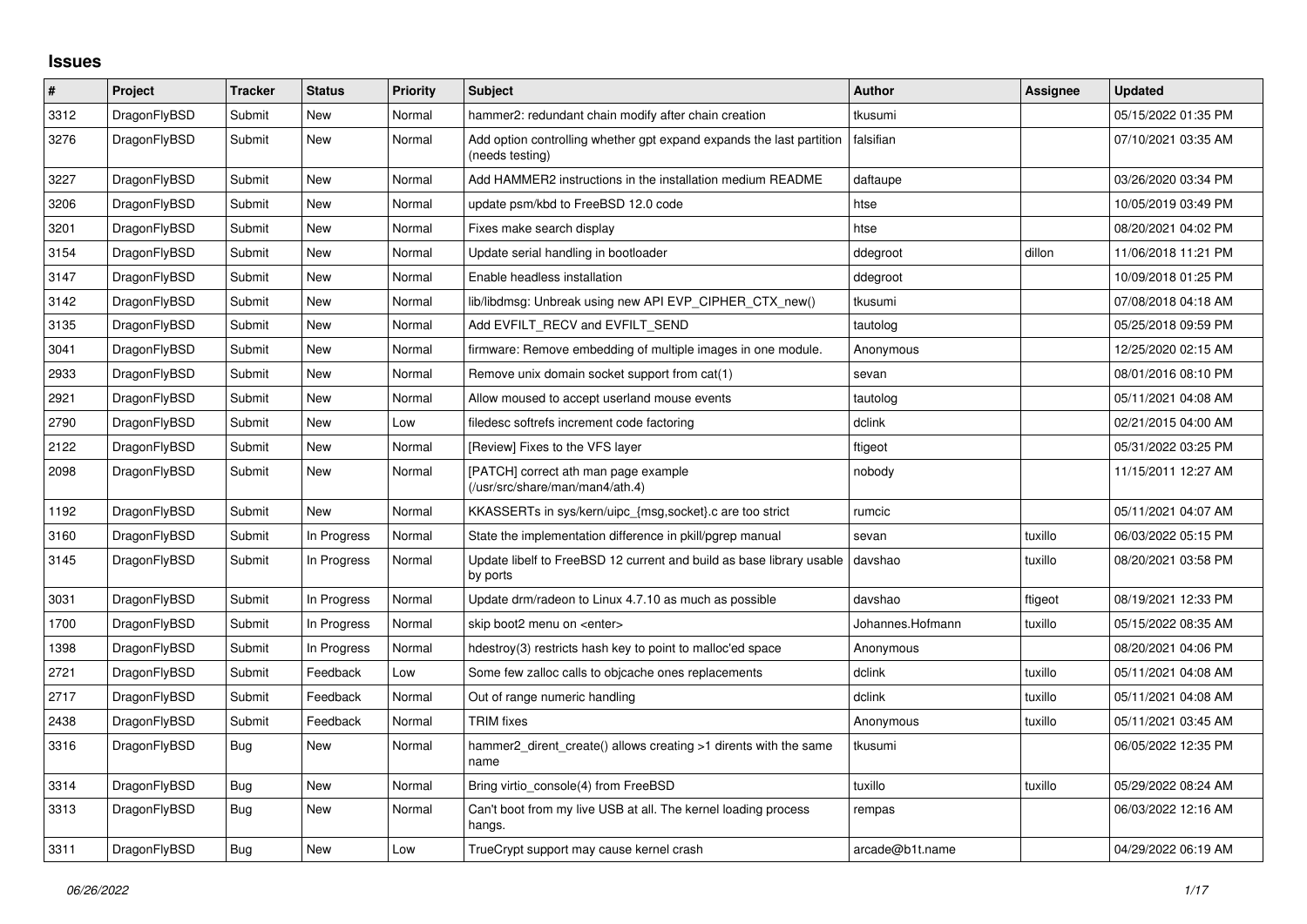| $\pmb{\#}$ | Project      | <b>Tracker</b> | <b>Status</b> | <b>Priority</b> | Subject                                                                                                   | Author            | <b>Assignee</b> | <b>Updated</b>      |
|------------|--------------|----------------|---------------|-----------------|-----------------------------------------------------------------------------------------------------------|-------------------|-----------------|---------------------|
| 3302       | DragonFlyBSD | Bug            | New           | Normal          | Will not boot on System76 Lemur Pro (lemp10)                                                              | piecuch           |                 | 11/03/2021 10:21 AM |
| 3301       | DragonFlyBSD | Bug            | New           | Normal          | Gkrellm from the packages is not showing logged in users in main<br>window, logged in users always $== 0$ | adrian            |                 | 01/08/2022 04:24 AM |
| 3300       | DragonFlyBSD | Bug            | New           | Normal          | Running Xvnc from TigerVNC package through the INETD daemon<br>in TCP WAIT mode fails hard                | adrian            |                 | 01/08/2022 04:25 AM |
| 3298       | DragonFlyBSD | Bug            | <b>New</b>    | Normal          | Running "w" and having logged in via XDM through VNC, "w" prints<br>an extra error message                | piecuch           |                 | 10/25/2021 09:16 AM |
| 3284       | DragonFlyBSD | <b>Bug</b>     | <b>New</b>    | Normal          | Wrong towlower() result for U+038A                                                                        | bhaible           |                 | 07/10/2021 03:34 AM |
| 3283       | DragonFlyBSD | Bug            | <b>New</b>    | Normal          | mknodat() cannot create FIFOs                                                                             | bhaible           |                 | 07/10/2021 03:34 AM |
| 3282       | DragonFlyBSD | Bug            | <b>New</b>    | Normal          | unexpected errno value from fopen()                                                                       | bhaible           |                 | 07/10/2021 03:34 AM |
| 3281       | DragonFlyBSD | Bug            | New           | Normal          | Crash after leaving unattended for a while                                                                | bhaible           |                 | 07/10/2021 03:32 AM |
| 3280       | DragonFlyBSD | Bug            | New           | Normal          | KMS console and i915(4) not working in 6.0                                                                | cmusser           |                 | 07/10/2021 03:35 AM |
| 3278       | DragonFlyBSD | Bug            | <b>New</b>    | Normal          | Second screen image is distorted                                                                          | arcade@b1t.name   |                 | 07/10/2021 03:36 AM |
| 3266       | DragonFlyBSD | Bug            | New           | High            | Filesystems broken due to "KKASSERT(count &<br>TOK_COUNTMASK);"                                           | tkusumi           |                 | 03/15/2021 01:21 PM |
| 3252       | DragonFlyBSD | <b>Bug</b>     | <b>New</b>    | Normal          | tcsetattr/tcgetattr set errno incorrectly on non-TTY                                                      | tonyc             |                 | 10/26/2020 09:34 PM |
| 3249       | DragonFlyBSD | Bug            | New           | Normal          | HAMMER2 fsync(2) not working properly                                                                     | tkusumi           |                 | 09/21/2020 07:07 AM |
| 3247       | DragonFlyBSD | Bug            | New           | Normal          | Kernel panic doing nothing much                                                                           | phma              |                 | 09/12/2020 11:40 PM |
| 3246       | DragonFlyBSD | Bug            | New           | Normal          | HAMMER2 unable to handle ENOSPC properly                                                                  | tkusumi           |                 | 09/04/2020 11:11 AM |
| 3245       | DragonFlyBSD | Bug            | New           | Normal          | panic: free: guard1x fail, i915 load from loader.conf                                                     | polachok          |                 | 08/21/2020 10:36 AM |
| 3243       | DragonFlyBSD | Bug            | <b>New</b>    | Normal          | SMART status not reported properly for SSD disks                                                          | daftaupe          |                 | 09/09/2020 11:03 PM |
| 3240       | DragonFlyBSD | Bug            | New           | High            | compile error because of openssl with /usr/dports/security/rhash for<br>mysql 8 install                   | <b>UlasSAYGIN</b> |                 | 06/04/2020 08:05 AM |
| 3239       | DragonFlyBSD | <b>Bug</b>     | <b>New</b>    | Normal          | unable to SIGKILL glitched emacs                                                                          | piecuch           |                 | 05/26/2020 03:30 AM |
| 3238       | DragonFlyBSD | Bug            | <b>New</b>    | Normal          | race conditions when printing from vkernel console                                                        | piecuch           |                 | 05/19/2020 02:50 PM |
| 3235       | DragonFlyBSD | Bug            | <b>New</b>    | Normal          | Kernel panic in devfs_vnops.c                                                                             | mneumann          |                 | 04/28/2020 07:00 AM |
| 3231       | DragonFlyBSD | Bug            | New           | Normal          | wifi drops on 5.8                                                                                         | tse               |                 | 04/06/2020 05:08 AM |
| 3228       | DragonFlyBSD | Bug            | New           | Low             | pfi kif unref: state refcount $\leq$ 0 in dmesg                                                           | justin            |                 | 03/05/2021 06:39 AM |
| 3226       | DragonFlyBSD | Bug            | New           | Normal          | Xorg freezes in vm: thread stuck in "objtrm1"                                                             | peeter            |                 | 04/08/2020 02:10 AM |
| 3225       | DragonFlyBSD | <b>Bug</b>     | New           | Normal          | nfsd freeze when using qemu                                                                               | tse               |                 | 03/17/2020 11:52 AM |
| 3224       | DragonFlyBSD | Bug            | <b>New</b>    | Normal          | Kernel panic when trying to ping6                                                                         | zhtw              |                 | 03/08/2020 08:55 AM |
| 3222       | DragonFlyBSD | <b>Bug</b>     | New           | Normal          | gcc - undefined reference to '__atomic_load' (missing libatomic?)                                         | mneumann          |                 | 02/08/2020 02:45 AM |
| 3219       | DragonFlyBSD | Bug            | New           | Normal          | x11/xorg port can not be build                                                                            | <b>UlasSAYGIN</b> |                 | 03/31/2020 08:57 AM |
| 3218       | DragonFlyBSD | <b>Bug</b>     | New           | Normal          | Kernel panics are not sent to comconsole when booted over EFI                                             | mqudsi            |                 | 12/02/2019 08:52 PM |
| 3217       | DragonFlyBSD | Bug            | New           | Normal          | rescue tools: make install fails if rescue folder doesn't exist                                           | t_dfbsd           |                 | 11/27/2019 08:16 PM |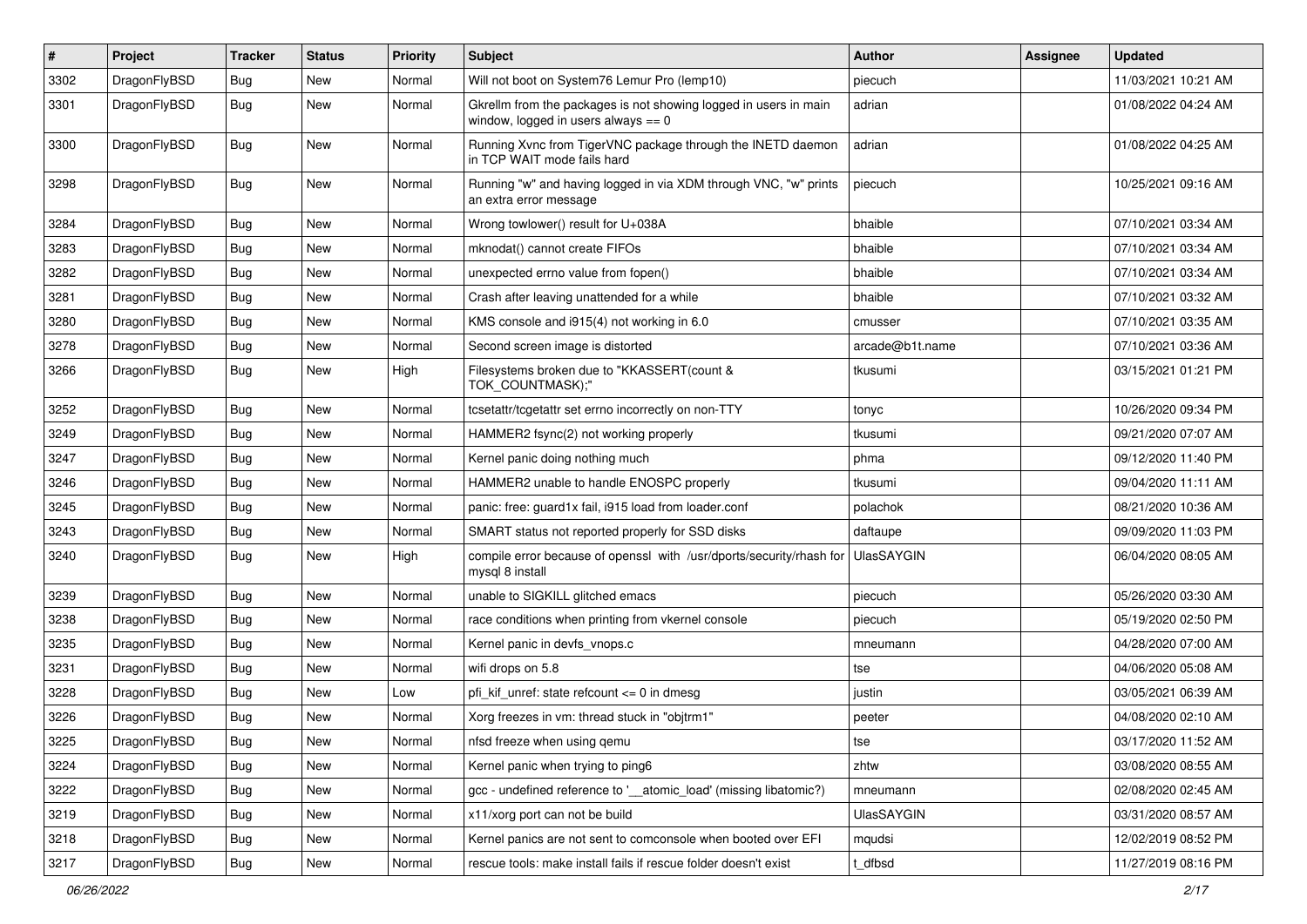| #    | Project      | <b>Tracker</b> | <b>Status</b> | <b>Priority</b> | <b>Subject</b>                                                                                                                                              | Author                 | Assignee | <b>Updated</b>      |
|------|--------------|----------------|---------------|-----------------|-------------------------------------------------------------------------------------------------------------------------------------------------------------|------------------------|----------|---------------------|
| 3215 | DragonFlyBSD | Bug            | <b>New</b>    | Normal          | Hang in tcdrain(3) after write(3)                                                                                                                           | noloader               |          | 11/25/2019 03:08 PM |
| 3209 | DragonFlyBSD | <b>Bug</b>     | <b>New</b>    | Normal          | svc has some minor bugs                                                                                                                                     | arcade@b1t.name        |          | 10/24/2019 09:08 AM |
| 3208 | DragonFlyBSD | <b>Bug</b>     | <b>New</b>    | Normal          | Crash related to nfsd                                                                                                                                       | tse                    |          | 06/11/2020 05:52 AM |
| 3199 | DragonFlyBSD | Bug            | <b>New</b>    | Normal          | PFS label not found panic                                                                                                                                   | tse                    |          | 08/21/2019 03:51 AM |
| 3197 | DragonFlyBSD | <b>Bug</b>     | <b>New</b>    | Normal          | DragonFly upgrades                                                                                                                                          | tse                    |          | 04/18/2020 04:18 PM |
| 3196 | DragonFlyBSD | <b>Bug</b>     | <b>New</b>    | Normal          | test issue after redmine upgrade (2)                                                                                                                        | tuxillo                |          | 07/05/2019 04:33 AM |
| 3194 | DragonFlyBSD | Bug            | <b>New</b>    | High            | Hammer kernel crash on mirror-stream of PFS after upgrade<br>(assertion "cursor->flags &<br>HAMMER_CURSOR_ITERATE_CHECK" failed in<br>hammer_btree_iterate) | Anonymous              |          | 06/29/2019 01:32 PM |
| 3189 | DragonFlyBSD | <b>Bug</b>     | <b>New</b>    | Normal          | Allow DragonFly Mail Agent to accept an alternate config via<br>command line switch                                                                         | iang                   |          | 08/16/2021 12:42 AM |
| 3184 | DragonFlyBSD | Bug            | <b>New</b>    | Normal          | tsleep(9) return value when PCATCH specified                                                                                                                | tkusumi                |          | 04/03/2019 06:49 AM |
| 3170 | DragonFlyBSD | Bug            | <b>New</b>    | Normal          | repeatable nfsd crash                                                                                                                                       | tse                    |          | 06/11/2020 05:52 AM |
| 3165 | DragonFlyBSD | Bug            | <b>New</b>    | Normal          | Looping at boot time                                                                                                                                        | gop                    |          | 12/28/2018 01:04 PM |
| 3157 | DragonFlyBSD | <b>Bug</b>     | <b>New</b>    | Normal          | TP-Link UE300 not working in 5.2-RELEASE                                                                                                                    | tuxillo                |          | 11/15/2018 02:08 PM |
| 3143 | DragonFlyBSD | Bug            | <b>New</b>    | Normal          | assertion "0" failed in hammer2 inode xop chain sync                                                                                                        | cbin                   |          | 07/18/2018 12:50 PM |
| 3141 | DragonFlyBSD | <b>Bug</b>     | <b>New</b>    | Normal          | dhclient blocks boot process                                                                                                                                | rowo                   |          | 12/16/2018 11:01 AM |
| 3139 | DragonFlyBSD | <b>Bug</b>     | <b>New</b>    | Normal          | USB Mouse Does Not Work in DragonflyBSD guest on VirtualBox                                                                                                 | chiguy1256             |          | 06/24/2018 10:14 PM |
| 3134 | DragonFlyBSD | Bug            | <b>New</b>    | Normal          | RFC 3021 (/31 networks) appear to be unsupported                                                                                                            | jailbird               |          | 05/16/2018 11:03 PM |
| 3132 | DragonFlyBSD | <b>Bug</b>     | <b>New</b>    | Low             | unifdef mined                                                                                                                                               | bcallah                |          | 04/26/2018 08:34 PM |
| 3129 | DragonFlyBSD | <b>Bug</b>     | <b>New</b>    | High            | Kernel panic with 5.2.0 on A2SDi-4C-HLN4F                                                                                                                   | stateless              |          | 04/24/2018 12:50 AM |
| 3124 | DragonFlyBSD | Bug            | <b>New</b>    | High            | DragonFlyBSD 5.0.2 with Hammer2 with UEFI install doesn't boot                                                                                              | wiesl                  |          | 06/18/2019 05:07 AM |
| 3120 | DragonFlyBSD | <b>Bug</b>     | <b>New</b>    | Normal          | Intel AC 8260 firmware does not load                                                                                                                        | Vintodrimmer           |          | 08/28/2018 03:30 AM |
| 3117 | DragonFlyBSD | Bug            | <b>New</b>    | Normal          | Problem with colours if "intel" video-driver used                                                                                                           | dpostolov              |          | 01/07/2018 11:35 PM |
| 3116 | DragonFlyBSD | Bug            | <b>New</b>    | Normal          | da0 detects on very big volume if to _remove_ usb install stick and<br>reboot on Intel NUC5PPYH                                                             | dpostolov              |          | 01/07/2018 09:40 PM |
| 3110 | DragonFlyBSD | Bug            | <b>New</b>    | Normal          | crash with ipfw3 under load                                                                                                                                 | bnegre82               |          | 12/09/2017 06:22 AM |
| 3107 | DragonFlyBSD | <b>Bug</b>     | <b>New</b>    | Low             | ACPI interrupt storm when loading i915 on Lenovo T460                                                                                                       | oyvinht                |          | 07/15/2020 07:01 AM |
| 3101 | DragonFlyBSD | <b>Bug</b>     | New           | Low             | PFI CGI install not working in dragonflybsd 5.0.1 USB install                                                                                               | bnegre82               |          | 05/11/2021 04:14 AM |
| 3076 | DragonFlyBSD | Bug            | <b>New</b>    | Normal          | sys/dev/netif/ig hal/e1000 ich8lan.c:1594: sanity checking mixup?                                                                                           | dcb                    |          | 10/11/2017 01:58 AM |
| 3052 | DragonFlyBSD | <b>Bug</b>     | New           | Normal          | panic DragonFly v4.8.1-RELEASE by mounting a malformed NTFS<br>image [64.000]                                                                               | open.source@ribose.com |          | 08/14/2017 03:22 AM |
| 3051 | DragonFlyBSD | <b>Bug</b>     | New           | Normal          | panic DragonFly v4.8.1-RELEASE by mounting a malformed NTFS<br>image [12.000]                                                                               | open.source@ribose.com |          | 08/14/2017 03:20 AM |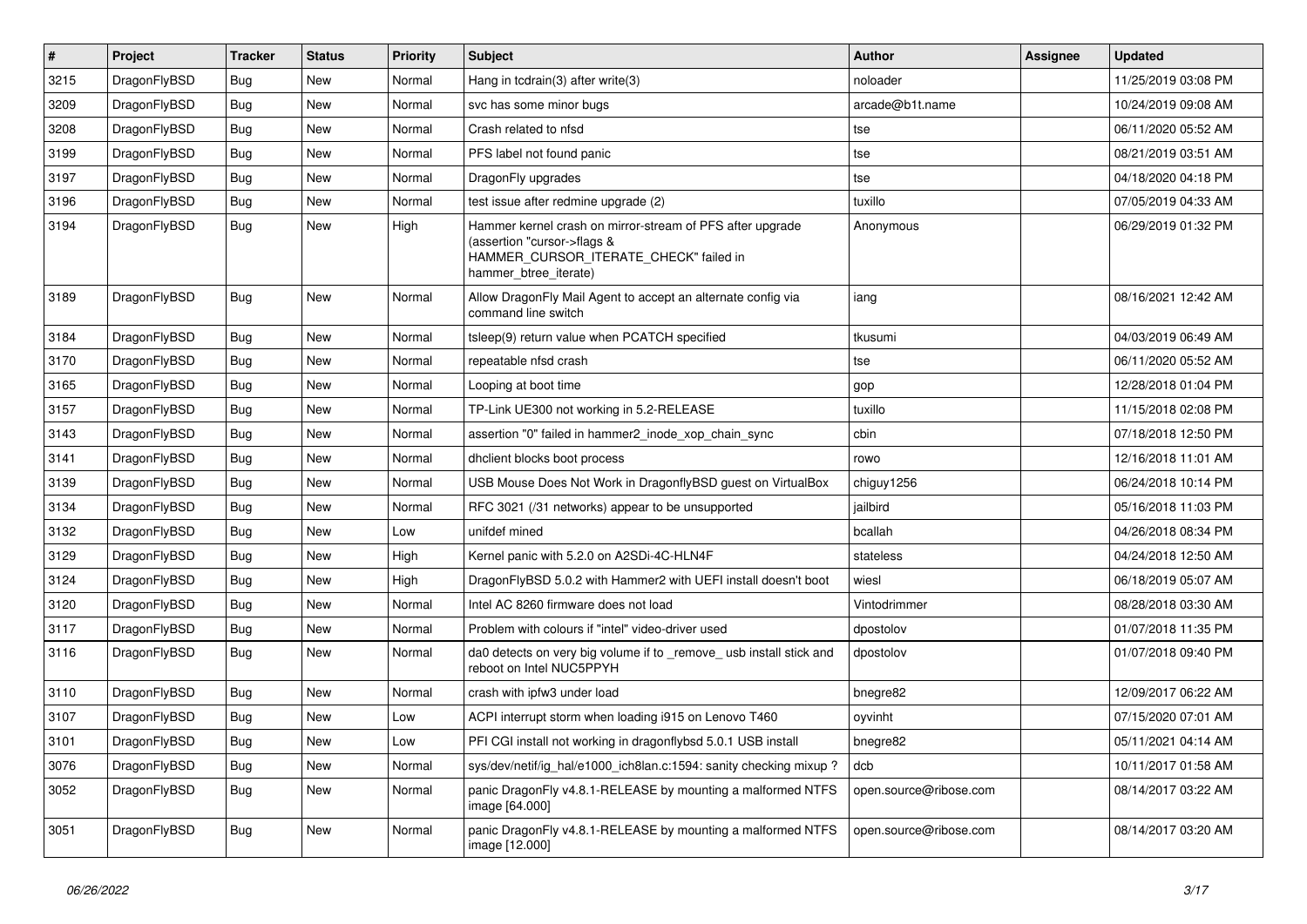| #    | Project      | <b>Tracker</b> | <b>Status</b> | <b>Priority</b> | Subject                                                                                                 | <b>Author</b>          | <b>Assignee</b> | <b>Updated</b>      |
|------|--------------|----------------|---------------|-----------------|---------------------------------------------------------------------------------------------------------|------------------------|-----------------|---------------------|
| 3049 | DragonFlyBSD | Bug            | New           | Normal          | panic DragonFly v4.8.1-RELEASE by mounting a malformed<br>msdosfs image [12.128]                        | open.source@ribose.com |                 | 08/14/2017 02:53 AM |
| 3047 | DragonFlyBSD | <b>Bug</b>     | <b>New</b>    | Normal          | <b>HAMMER critical write error</b>                                                                      | samuel                 |                 | 06/19/2019 09:50 AM |
| 3036 | DragonFlyBSD | <b>Bug</b>     | New           | Normal          | panic in icmp_redirect_start() ASSERT_IN_NETISR(0)                                                      | tautolog               |                 | 05/11/2017 07:27 PM |
| 3035 | DragonFlyBSD | Bug            | New           | Normal          | panic: assertion "cpu >= 0 && cpu < ncpus" failed in netisr_cpuport<br>at /usr/src/sys/net/netisr2.h:87 | masu                   |                 | 05/11/2017 01:24 AM |
| 3029 | DragonFlyBSD | Bug            | <b>New</b>    | Normal          | Running DflyBSD 4.8 on FreeBSD bhyve as a guest                                                         | iron                   |                 | 05/13/2022 04:33 AM |
| 3025 | DragonFlyBSD | <b>Bug</b>     | New           | Normal          | sys/dev/powermng/powernow/powernow.c:284: bad comparison?                                               | dcb                    |                 | 09/23/2017 07:45 AM |
| 3024 | DragonFlyBSD | <b>Bug</b>     | New           | Low             | sys/dev/netif/wi/if_wi.c:1090]: (style) Redundant condition                                             | dcb                    |                 | 04/11/2017 11:56 AM |
| 3022 | DragonFlyBSD | <b>Bug</b>     | <b>New</b>    | Normal          | sys/dev/netif/ath/ath/if_ath.c:2142: strange bitmask?                                                   | dcb                    |                 | 04/11/2017 11:49 AM |
| 3018 | DragonFlyBSD | <b>Bug</b>     | New           | Normal          | sys/bus/u4b/wlan/if run.c:5464]: (style) Redundant condition                                            | dcb                    |                 | 04/11/2017 11:26 AM |
| 3006 | DragonFlyBSD | <b>Bug</b>     | <b>New</b>    | Normal          | boot Ocfg: panic in kern udev.c in function udev dict set cstr when<br>installing in VirtualBox         | MichiGreat             |                 | 04/01/2017 02:22 PM |
| 2994 | DragonFlyBSD | <b>Bug</b>     | <b>New</b>    | Normal          | Intermittent boot hangs after git: hammer - HAMMER Version 7                                            | davshao                |                 | 03/30/2017 02:06 PM |
| 2972 | DragonFlyBSD | <b>Bug</b>     | New           | Normal          | ipfw3 "deny to me" does not work correctly                                                              | mneumann               |                 | 12/27/2016 12:11 PM |
| 2970 | DragonFlyBSD | <b>Bug</b>     | <b>New</b>    | Normal          | kernel 4.7: "Is -I" causes panic on UDF filesystem: "bgetvp -<br>overlapping buffer"                    | peeter                 |                 | 12/21/2016 02:46 AM |
| 2936 | DragonFlyBSD | <b>Bug</b>     | <b>New</b>    | Normal          | loader.efi crashes while loading kernel                                                                 | spaceille              |                 | 08/20/2016 06:17 AM |
| 2931 | DragonFlyBSD | <b>Bug</b>     | New           | Low             | 'gdb' of 'vkernel' unable to print backtrace                                                            | tofergus               |                 | 07/26/2016 01:51 PM |
| 2930 | DragonFlyBSD | <b>Bug</b>     | New           | High            | 'objcache' causes panic during 'nfs_readdir'                                                            | tofergus               |                 | 07/26/2016 01:09 PM |
| 2924 | DragonFlyBSD | <b>Bug</b>     | <b>New</b>    | Normal          | cat -v fails to tag characters in extended table with M- prefix with<br>some locales                    | sevan                  |                 | 07/11/2016 07:18 AM |
| 2917 | DragonFlyBSD | <b>Bug</b>     | New           | Normal          | da8: reading primary partition table: error accessing offset<br>000000000000 for 512                    | liweitianux            |                 | 05/11/2021 08:43 PM |
| 2915 | DragonFlyBSD | <b>Bug</b>     | <b>New</b>    | High            | Hammer mirror-copy problem                                                                              | dfbsd                  |                 | 08/25/2016 05:28 AM |
| 2898 | DragonFlyBSD | <b>Bug</b>     | <b>New</b>    | Normal          | <b>HAMMER</b> panic                                                                                     | pavalos                |                 | 11/03/2018 07:05 AM |
| 2892 | DragonFlyBSD | <b>Bug</b>     | New           | Normal          | swap pager:indefinite wait bufferf error                                                                | lhmwzy                 |                 | 02/21/2016 10:32 PM |
| 2891 | DragonFlyBSD | <b>Bug</b>     | <b>New</b>    | Normal          | Kernel panic in IEEE802.11 related code                                                                 | shamaz                 |                 | 05/29/2016 05:49 PM |
| 2890 | DragonFlyBSD | <b>Bug</b>     | New           | Normal          | not able to boot usb installer on Toshiba Chromebook 2                                                  | johnnywhishbone        |                 | 02/22/2016 03:42 AM |
| 2887 | DragonFlyBSD | Bug            | <b>New</b>    | Low             | Missing extattr namespace to string and<br>extattr_string_to_namespace functions                        | rubenk                 |                 | 02/06/2016 05:09 AM |
| 2886 | DragonFlyBSD | <b>Bug</b>     | New           | Normal          | dragonfly mail agent: sending a testmail causes high system load                                        | worf                   |                 | 02/05/2016 05:53 AM |
| 2882 | DragonFlyBSD | <b>Bug</b>     | <b>New</b>    | Low             | bridge sends packets from individual interfaces                                                         | arcade@b1t.name        |                 | 01/09/2016 12:43 PM |
| 2881 | DragonFlyBSD | <b>Bug</b>     | <b>New</b>    | Normal          | Pulseaudio hangs/resets system when starting X11                                                        | mneumann               |                 | 01/09/2016 03:08 AM |
| 2878 | DragonFlyBSD | Bug            | New           | Low             | [fix] CCVER problem when using clang and cpu extensions<br>(intrinsics)                                 | arcade@b1t.name        |                 | 06/24/2016 04:25 AM |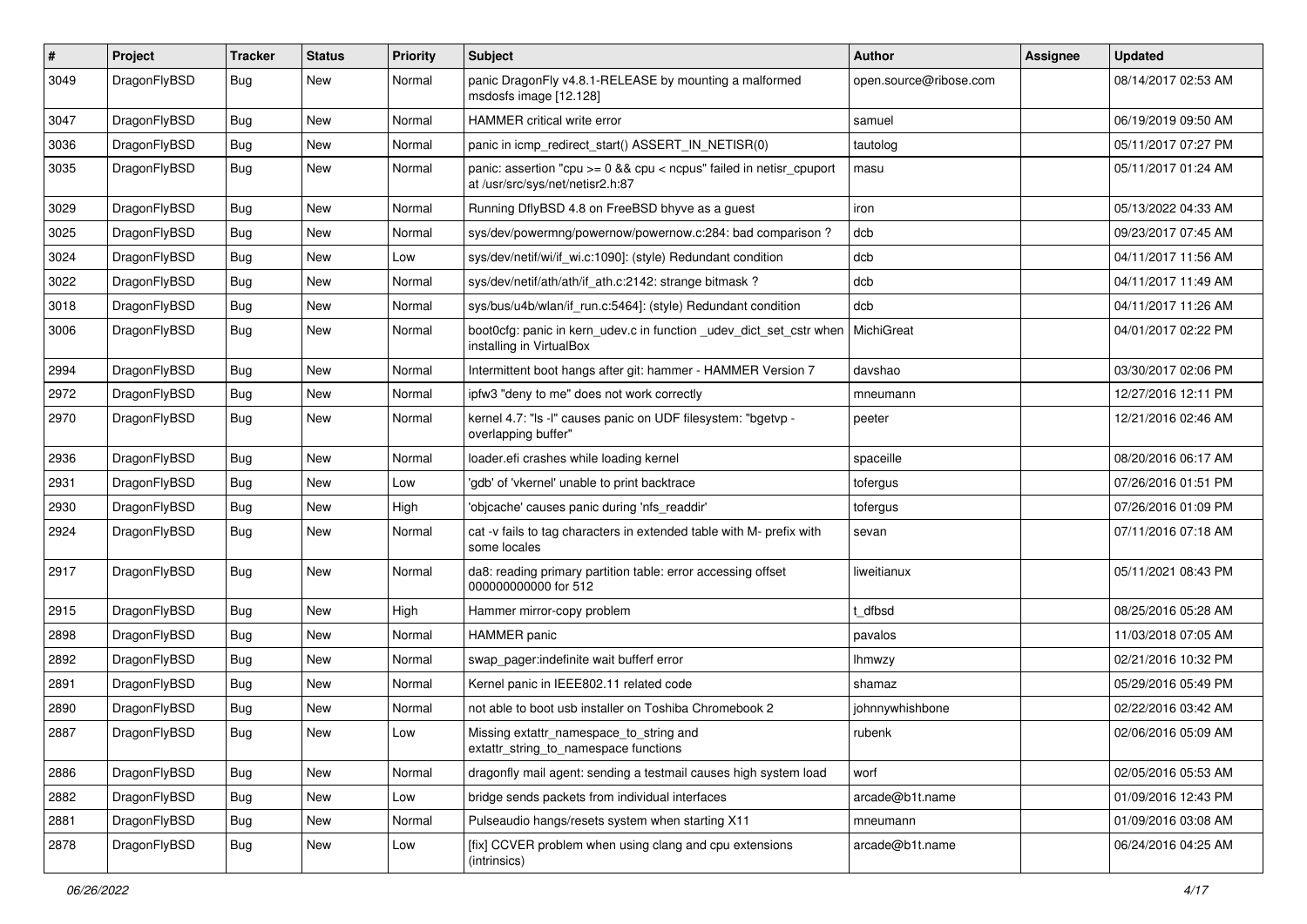| $\#$ | Project      | <b>Tracker</b> | <b>Status</b> | <b>Priority</b> | <b>Subject</b>                                                                                                                                           | <b>Author</b>    | Assignee  | <b>Updated</b>      |
|------|--------------|----------------|---------------|-----------------|----------------------------------------------------------------------------------------------------------------------------------------------------------|------------------|-----------|---------------------|
| 2877 | DragonFlyBSD | <b>Bug</b>     | New           | Low             | sed fails when working with UTF-8 locale and non-UTF symbols                                                                                             | arcade@b1t.name  |           | 12/30/2015 11:20 AM |
| 2874 | DragonFlyBSD | <b>Bug</b>     | <b>New</b>    | Normal          | make world DESTDIR=/emptydir fails                                                                                                                       | pascii           |           | 12/25/2015 07:04 AM |
| 2870 | DragonFlyBSD | <b>Bug</b>     | New           | High            | Broken text and icons when glamor acceleration is used                                                                                                   | 375gnu           | ftigeot   | 01/31/2016 12:13 AM |
| 2863 | DragonFlyBSD | Bug            | New           | Normal          | HAMMER synch tid is zero                                                                                                                                 | shamaz           |           | 12/12/2015 11:24 PM |
| 2859 | DragonFlyBSD | <b>Bug</b>     | New           | Low             | Installer configuration menu always highlights "Select timezone", no<br>matter which step was last completed.                                            | cgag             |           | 12/02/2015 01:54 PM |
| 2858 | DragonFlyBSD | Bug            | <b>New</b>    | Low             | Installer "Local or UTC" question should have "No" selected by<br>default.                                                                               | cgag             |           | 12/02/2015 01:18 PM |
| 2857 | DragonFlyBSD | Bug            | <b>New</b>    | Normal          | hammer stalls via bitcoin-qt                                                                                                                             | tkusumi          |           | 11/30/2015 06:52 AM |
| 2852 | DragonFlyBSD | <b>Bug</b>     | New           | Normal          | Hammer File System - hangs on undo during system boot / mount -<br>will not recover on DragonFlyBSD newer than 3.6.0                                     | abale            |           | 05/11/2021 04:07 AM |
| 2840 | DragonFlyBSD | <b>Bug</b>     | New           | Normal          | wrong voltage is reported                                                                                                                                | yellowrabbit2010 |           | 09/11/2015 06:09 PM |
| 2835 | DragonFlyBSD | <b>Bug</b>     | New           | Normal          | /usr/include/c++/5.0/bits/c++locale.h likes<br>POSIX_C_SOURCE>=200809                                                                                    | davshao          |           | 11/18/2015 03:40 AM |
| 2828 | DragonFlyBSD | <b>Bug</b>     | New           | High            | On AMD APUs and Bulldozer CPUs, the machdep.cpu idle hlt<br>sysctl should be 3 by default                                                                | vadaszi          | vadaszi   | 05/11/2021 04:07 AM |
| 2825 | DragonFlyBSD | <b>Bug</b>     | New           | High            | 3x dhclient = hanging system (objcache exhausted)                                                                                                        | jaccovonb        | sepherosa | 05/11/2021 03:55 AM |
| 2822 | DragonFlyBSD | Bug            | <b>New</b>    | Normal          | USB 3.0 stick throws "reading primary partition table: error<br>accessing offset 000[] for 152" error, while the stick works on any<br>other OS I tested | revuwa           | profmakx  | 06/29/2015 05:56 AM |
| 2820 | DragonFlyBSD | Bug            | <b>New</b>    | Normal          | TP-Link USB Wi-Fi adapter cannot be reattached to the system                                                                                             | shamaz           |           | 05/22/2015 09:45 PM |
| 2816 | DragonFlyBSD | <b>Bug</b>     | New           | Normal          | A multitasking process being debugged can get stuck                                                                                                      | phma             |           | 05/19/2015 03:57 AM |
| 2812 | DragonFlyBSD | <b>Bug</b>     | New           | Normal          | Panic on Intel DE3815TYKHE                                                                                                                               | tmorp            |           | 05/14/2015 03:14 PM |
| 2809 | DragonFlyBSD | <b>Bug</b>     | New           | Normal          | hammer mirror-stream                                                                                                                                     | masu             |           | 04/10/2015 12:33 AM |
| 2808 | DragonFlyBSD | <b>Bug</b>     | New           | Normal          | X freeze by switching between X and VT - results in black screen                                                                                         | lukesky333       |           | 05/11/2021 03:55 AM |
| 2806 | DragonFlyBSD | <b>Bug</b>     | <b>New</b>    | Normal          | failed to configure a link-local address on ath0 (errno $= 22$ )                                                                                         | Chingyuan        |           | 05/25/2021 01:00 AM |
| 2803 | DragonFlyBSD | <b>Bug</b>     | New           | Normal          | HAMMER: Warning: UNDO area too small!                                                                                                                    | ftigeot          |           | 03/11/2015 03:42 PM |
| 2802 | DragonFlyBSD | <b>Bug</b>     | <b>New</b>    | Normal          | USB Wifi urtwn0 crash from cd boot                                                                                                                       | opvalues         |           | 03/10/2015 01:07 AM |
| 2799 | DragonFlyBSD | <b>Bug</b>     | <b>New</b>    | Normal          | Fatal trap 12 caused by moused(8) -p/dev/cual0                                                                                                           | opvalues         |           | 03/04/2015 11:01 PM |
| 2788 | DragonFlyBSD | <b>Bug</b>     | New           | Normal          | ioctl GSLICEINFO: Not working for vnode slice                                                                                                            | mneumann         |           | 02/12/2015 07:49 AM |
| 2746 | DragonFlyBSD | <b>Bug</b>     | New           | Normal          | some fraction of xterms started from the xmonad window manager<br>get killed with SIGALRM                                                                | isenmann         | profmakx  | 12/28/2014 02:51 AM |
| 2738 | DragonFlyBSD | <b>Bug</b>     | New           | Normal          | Hammer: Strange behavior when trying to recover old version of<br>moved file                                                                             | roland           |           | 11/20/2014 08:02 AM |
| 2736 | DragonFlyBSD | <b>Bug</b>     | New           | High            | kernel panics on acpi_timer_probe function                                                                                                               | cnb              |           | 05/11/2021 03:55 AM |
| 2735 | DragonFlyBSD | Bug            | New           | Urgent          | iwn panics SYSSASSERT                                                                                                                                    | cnb              |           | 05/11/2021 03:55 AM |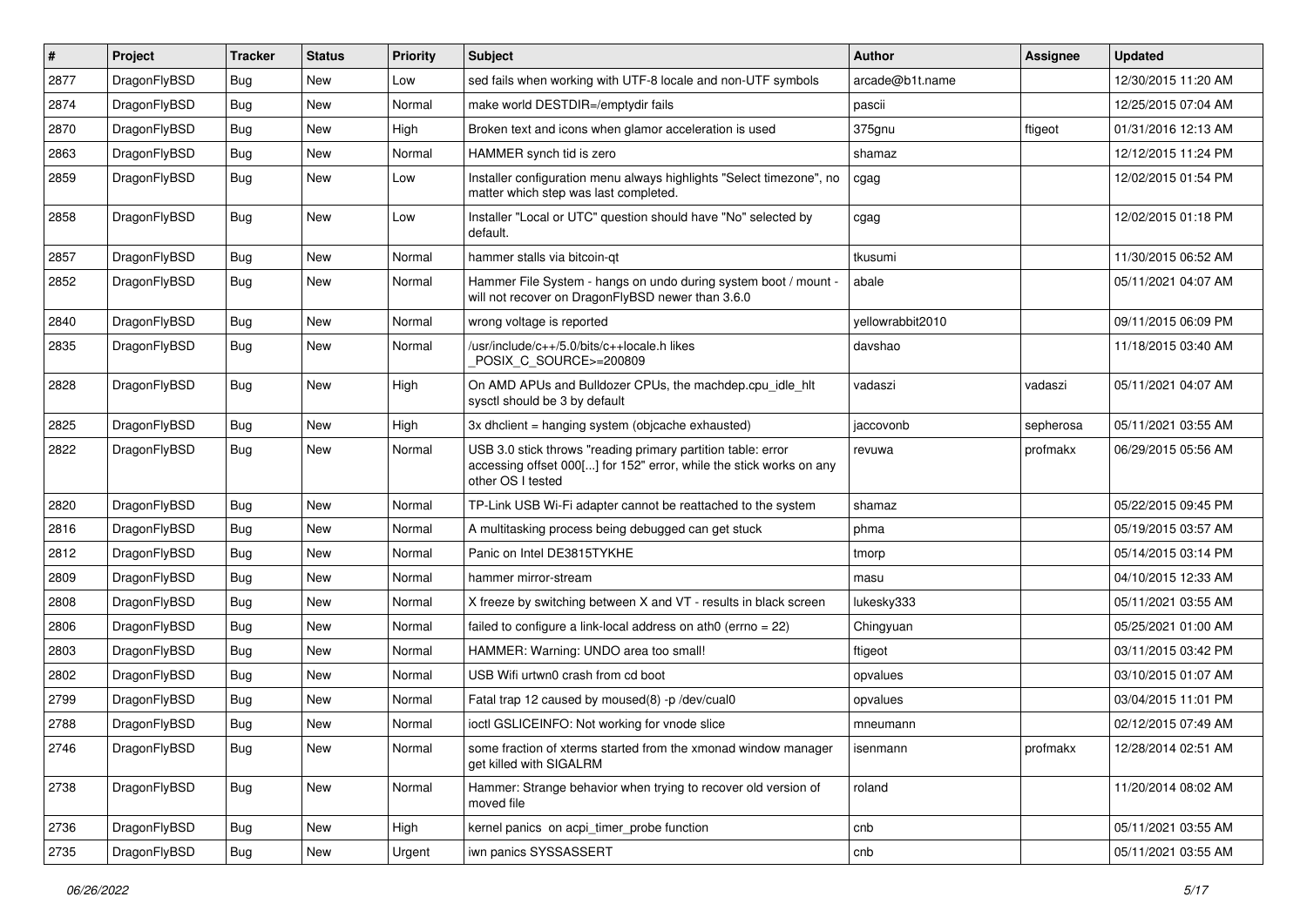| $\sharp$ | Project      | <b>Tracker</b> | <b>Status</b> | <b>Priority</b> | Subject                                                                                                  | <b>Author</b>     | Assignee | <b>Updated</b>      |
|----------|--------------|----------------|---------------|-----------------|----------------------------------------------------------------------------------------------------------|-------------------|----------|---------------------|
| 2712     | DragonFlyBSD | Bug            | <b>New</b>    | Normal          | connect(2) returns EINVAL when retrying after ECONNREFUSED                                               | jorisgio          |          | 08/14/2014 05:31 PM |
| 2708     | DragonFlyBSD | Bug            | <b>New</b>    | Normal          | unable to send TCP nor UDP on age(4) interface                                                           | dermiste          |          | 05/11/2021 03:54 AM |
| 2688     | DragonFlyBSD | Bug            | <b>New</b>    | Normal          | 67613368bdda7 Fix wrong checks for U4B presence Asrock Z77M<br>difficulty detecting USB keyboard         | davshao           |          | 06/28/2014 07:08 PM |
| 2687     | DragonFlyBSD | <b>Bug</b>     | <b>New</b>    | Normal          | natacontrol software RAID in installer                                                                   | csmelosky         |          | 06/22/2014 12:03 PM |
| 2680     | DragonFlyBSD | <b>Bug</b>     | <b>New</b>    | Low             | boot0cfg update makes box unbootable                                                                     | herrgard          |          | 06/10/2014 06:02 AM |
| 2675     | DragonFlyBSD | <b>Bug</b>     | <b>New</b>    | Low             | Ultimate N WiFi Link 5300 get iwn_intr: fatal firmware error on 5GHz                                     | revuwa            |          | 05/11/2021 04:07 AM |
| 2674     | DragonFlyBSD | <b>Bug</b>     | <b>New</b>    | Normal          | <b>GPT Support</b>                                                                                       | ftigeot           |          | 12/28/2015 02:54 PM |
| 2657     | DragonFlyBSD | <b>Bug</b>     | <b>New</b>    | High            | Needs acl to migrate our servers                                                                         | ferney            |          | 03/31/2014 11:37 AM |
| 2652     | DragonFlyBSD | Bug            | New           | Normal          | 189a0ff3761b47  ix: Implement MSI-X support locks up Lenovo<br>S10 Intel Atom n270                       | davshao           |          | 05/14/2014 01:55 AM |
| 2647     | DragonFlyBSD | <b>Bug</b>     | <b>New</b>    | Normal          | HAMMER panic on 3.6.0                                                                                    | tuxillo           |          | 05/11/2021 03:54 AM |
| 2645     | DragonFlyBSD | Bug            | <b>New</b>    | Normal          | panic with dsched fq and ioprio                                                                          | jyoung15          |          | 02/20/2014 07:29 AM |
| 2641     | DragonFlyBSD | <b>Bug</b>     | New           | Normal          | Panic when loading natapci as module                                                                     | tuxillo           |          | 05/11/2021 03:54 AM |
| 2630     | DragonFlyBSD | Bug            | New           | Normal          | Bring in latest iconv fixes from FreeBSD10 as well as csmapper<br>updates                                | tuxillo           |          | 05/11/2021 03:54 AM |
| 2629     | DragonFlyBSD | <b>Bug</b>     | <b>New</b>    | Normal          | Replace gcc44 with llvm34, clang34, and libc++                                                           | tuxillo           |          | 06/02/2014 02:30 PM |
| 2626     | DragonFlyBSD | <b>Bug</b>     | New           | Normal          | iwn driver drops with error: "firmware error 'iwn_intr: fatal firmware<br>error""                        | rodyaj            |          | 01/09/2014 05:50 AM |
| 2622     | DragonFlyBSD | <b>Bug</b>     | <b>New</b>    | Normal          | VAIO FIT15E fn keys support                                                                              | nonsolosoft       |          | 12/31/2013 01:31 AM |
| 2621     | DragonFlyBSD | <b>Bug</b>     | <b>New</b>    | Normal          | core dump using cdrom                                                                                    | nonsolosoft       |          | 12/27/2013 12:43 AM |
| 2620     | DragonFlyBSD | <b>Bug</b>     | New           | Normal          | moused problem                                                                                           | FilippoMo         |          | 12/20/2013 10:32 AM |
| 2619     | DragonFlyBSD | <b>Bug</b>     | <b>New</b>    | Normal          | DragonFly 3.6 can't be installed on a 6TB volume                                                         | ftigeot           |          | 02/23/2014 11:55 PM |
| 2618     | DragonFlyBSD | <b>Bug</b>     | <b>New</b>    | Normal          | mouse problem on RELEASE-3_6_0                                                                           | FilippoMo         |          | 12/20/2013 03:26 AM |
| 2611     | DragonFlyBSD | <b>Bug</b>     | <b>New</b>    | Normal          | Change in IP address results in network not working                                                      | phma              |          | 12/05/2013 07:55 PM |
| 2609     | DragonFlyBSD | <b>Bug</b>     | <b>New</b>    | Normal          | master: panic: assertion<br>"LWKT_TOKEN_HELD_ANY(vm_object_token(object))" failed in<br>swp pager lookup | thomas.nikolajsen |          | 11/28/2013 11:36 AM |
| 2604     | DragonFlyBSD | <b>Bug</b>     | <b>New</b>    | Normal          | dell laptop does not boot with LATEST                                                                    | isenmann          |          | 11/20/2013 02:07 AM |
| 2598     | DragonFlvBSD | <b>Bug</b>     | <b>New</b>    | Normal          | i386 via USB Booting                                                                                     | mbzadegan         |          | 10/21/2013 02:28 AM |
| 2595     | DragonFlyBSD | Bug            | New           | Normal          | DragonFly 3.4.3 crashes on SUN Blade X6250 with Qlogic ISP 2432 Turvamies<br>FC card                     |                   |          | 10/07/2013 11:53 AM |
| 2587     | DragonFlyBSD | <b>Bug</b>     | New           | Normal          | SATA DVD writer not detected by DragonFly                                                                | srussell          |          | 09/04/2020 08:55 AM |
| 2586     | DragonFlyBSD | <b>Bug</b>     | New           | Normal          | pf: "modulate" state seems problematic                                                                   | srussell          |          | 09/25/2013 07:36 PM |
| 2585     | DragonFlyBSD | <b>Bug</b>     | New           | Normal          | Dfly 3.4.3 on ESXi 5.1, HP Smart Array P410 passthrough<br>recognised, but not functioning               | yggdrasil         | swildner | 05/09/2022 08:14 AM |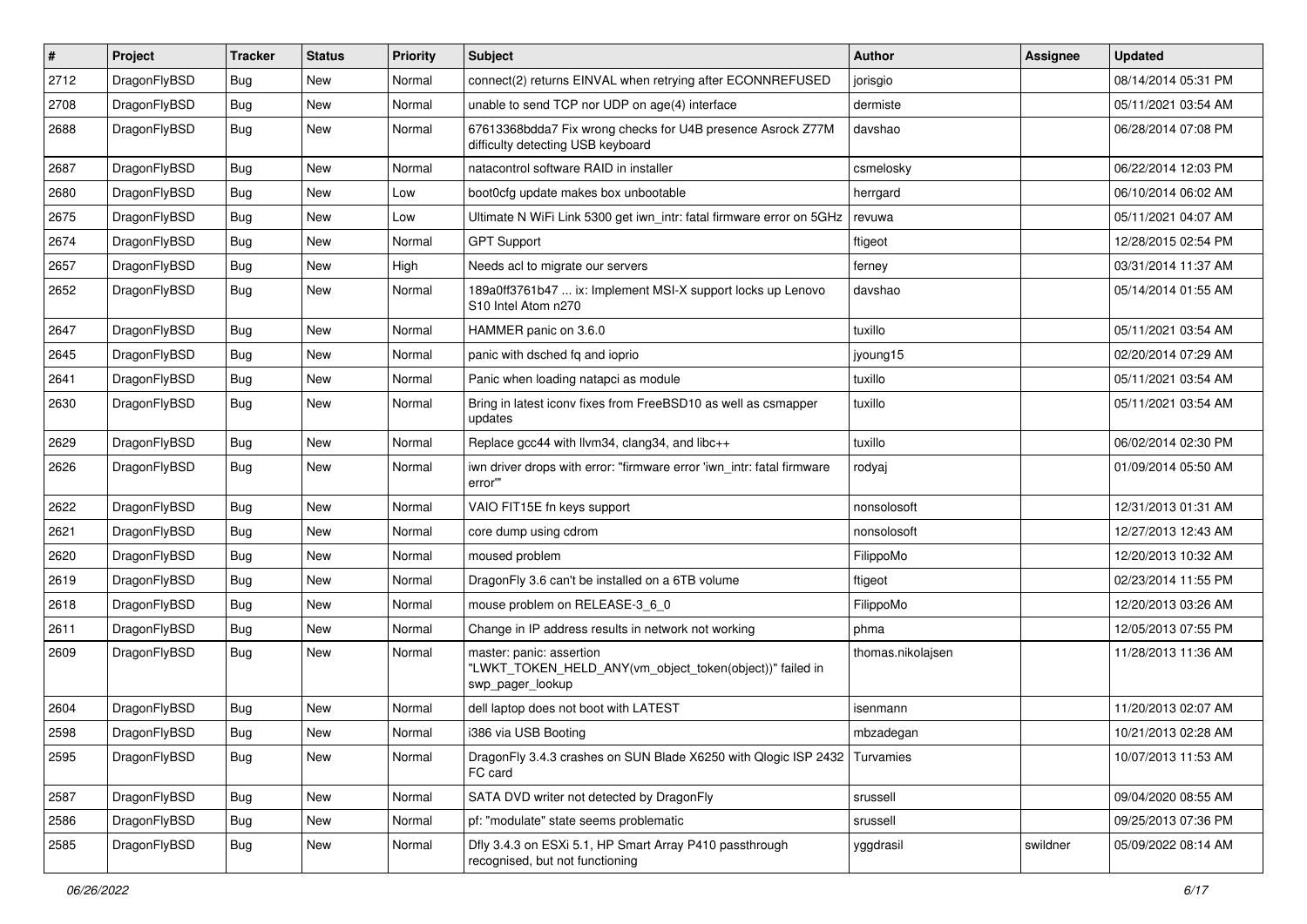| $\vert$ # | Project      | <b>Tracker</b> | <b>Status</b> | <b>Priority</b> | <b>Subject</b>                                                                                                               | <b>Author</b>     | <b>Assignee</b> | <b>Updated</b>      |
|-----------|--------------|----------------|---------------|-----------------|------------------------------------------------------------------------------------------------------------------------------|-------------------|-----------------|---------------------|
| 2577      | DragonFlyBSD | <b>Bug</b>     | <b>New</b>    | Normal          | virtio-blk iops performance is cpu limited on high end devices                                                               | gjs278            | vsrinivas       | 08/01/2013 02:28 PM |
| 2569      | DragonFlyBSD | <b>Bug</b>     | <b>New</b>    | Normal          | ctime NFS                                                                                                                    | ferney            |                 | 08/11/2013 04:35 AM |
| 2568      | DragonFlyBSD | <b>Bug</b>     | <b>New</b>    | Normal          | AHCI panic                                                                                                                   | josepht           |                 | 06/07/2013 05:52 PM |
| 2565      | DragonFlyBSD | Bug            | <b>New</b>    | Normal          | "ifconfig ix0 up" panic                                                                                                      | Itpig402a         |                 | 06/03/2013 05:46 AM |
| 2557      | DragonFlyBSD | Bug            | <b>New</b>    | Normal          | stock 3.4.1 kernel halts during booting if dm and dm_target_crypt<br>are loaded and RAID controller is present               | phma              |                 | 05/12/2013 10:38 PM |
| 2552      | DragonFlyBSD | Bug            | <b>New</b>    | Low             | hammer recovery should indicate progress                                                                                     | phma              |                 | 05/03/2013 12:13 AM |
| 2547      | DragonFlyBSD | <b>Bug</b>     | <b>New</b>    | High            | crashed while doing a dry run of pkg rolling-replace                                                                         | phma              |                 | 04/18/2013 10:40 PM |
| 2544      | DragonFlyBSD | Bug            | <b>New</b>    | Normal          | live DVD system boot (menu option 1) caused db> prompt on<br>PE1950                                                          | estrabd           |                 | 05/11/2021 03:54 AM |
| 2535      | DragonFlyBSD | <b>Bug</b>     | <b>New</b>    | Normal          | Imap processes apparentlt blocked on disk I/O                                                                                | ftigeot           |                 | 04/02/2013 09:31 AM |
| 2531      | DragonFlyBSD | Bug            | <b>New</b>    | Normal          | camcontrol fails to disable APM                                                                                              | m.lombardi85      |                 | 03/23/2013 12:28 PM |
| 2529      | DragonFlyBSD | <b>Bug</b>     | <b>New</b>    | Low             | Sundance network adapter is not detected and attached                                                                        | kworr             |                 | 03/25/2013 02:29 AM |
| 2526      | DragonFlyBSD | <b>Bug</b>     | <b>New</b>    | Normal          | hammer cleanup doesn't run on first day of DST                                                                               | pavalos           |                 | 10/18/2016 05:28 PM |
| 2520      | DragonFlyBSD | Bug            | <b>New</b>    | Normal          | panic: assertion "IS_SERIALIZED((ifp->if_serializer))" failed in<br>if_default_serialize_assert at /usr/src/sys/net/if.c:437 | ano               |                 | 03/09/2013 12:14 AM |
| 2509      | DragonFlyBSD | Bug            | <b>New</b>    | Normal          | Redefinition of DIRBLKSIZ in restore(8)                                                                                      | swildner          |                 | 06/04/2022 04:40 AM |
| 2498      | DragonFlyBSD | <b>Bug</b>     | <b>New</b>    | Normal          | DFBSD v3.2.2-RELEASE - LIST_FIRST(&bp->b_dep) == NULL"<br>failed in vfs_vmio_release                                         | tuxillo           |                 | 05/31/2022 04:09 PM |
| 2496      | DragonFlyBSD | Bug            | <b>New</b>    | Normal          | NTFS malloc limit exceeded                                                                                                   | plasmob           | tuxillo         | 02/19/2013 08:47 AM |
| 2495      | DragonFlyBSD | Bug            | <b>New</b>    | High            | DFBSD v3.3.0.960.g553fe7 - ocnt != 0" failed in<br>prop object release                                                       | tuxillo           |                 | 05/31/2022 04:08 PM |
| 2493      | DragonFlyBSD | Bug            | <b>New</b>    | Normal          | vidcontrol: invalid video mode name                                                                                          | Svarov            |                 | 01/24/2013 09:55 AM |
| 2490      | DragonFlyBSD | <b>Bug</b>     | <b>New</b>    | Normal          | nmalloc should color addresses to avoid cache bank conflictsw                                                                | vsrinivas         |                 | 06/10/2014 05:51 AM |
| 2489      | DragonFlyBSD | Bug            | <b>New</b>    | Normal          | nmalloc doesn't cache VA for allocations > 8KB                                                                               | vsrinivas         |                 | 06/10/2014 05:51 AM |
| 2473      | DragonFlyBSD | Bug            | <b>New</b>    | Normal          | Kernel crash when trying to up the wpi0 device (Dfly<br>v3.3.0.758.g47388-DEVELOPMENT)                                       | tomaz             |                 | 02/24/2014 08:50 AM |
| 2453      | DragonFlyBSD | Bug            | <b>New</b>    | Normal          | panic: assertion "gd->gd_spinlocks == 0" failed                                                                              | Johannes.Hofmann  |                 | 11/12/2012 12:54 PM |
| 2444      | DragonFlyBSD | <b>Bug</b>     | <b>New</b>    | Normal          | Crash during Hammer overnight cleanup                                                                                        | justin            |                 | 11/04/2012 07:58 AM |
| 2436      | DragonFlyBSD | Bug            | New           | Normal          | panic: assertion "lp->lwp_qcpu == dd->cpuid" failed in<br>dfly_acquire_curproc                                               | thomas.nikolaisen |                 | 01/23/2013 11:07 AM |
| 2434      | DragonFlyBSD | <b>Bug</b>     | <b>New</b>    | Normal          | BTX Halted - Boot fails on USB/GUI                                                                                           | lucmv             |                 | 10/17/2012 08:12 PM |
| 2430      | DragonFlyBSD | Bug            | New           | Normal          | Alternate Password Hash method                                                                                               | robin.carey1      |                 | 10/07/2012 06:28 AM |
| 2423      | DragonFlyBSD | <b>Bug</b>     | New           | Urgent          | After multiple panics/locks, hitting KKASSERT in<br>hammer_init_cursor                                                       | rumcic            |                 | 09/18/2012 02:28 AM |
| 2421      | DragonFlyBSD | Bug            | New           | High            | Kernel panic: vm_fault: page 0xc0f70000 not busy!                                                                            | lentferj          |                 | 10/03/2012 08:16 AM |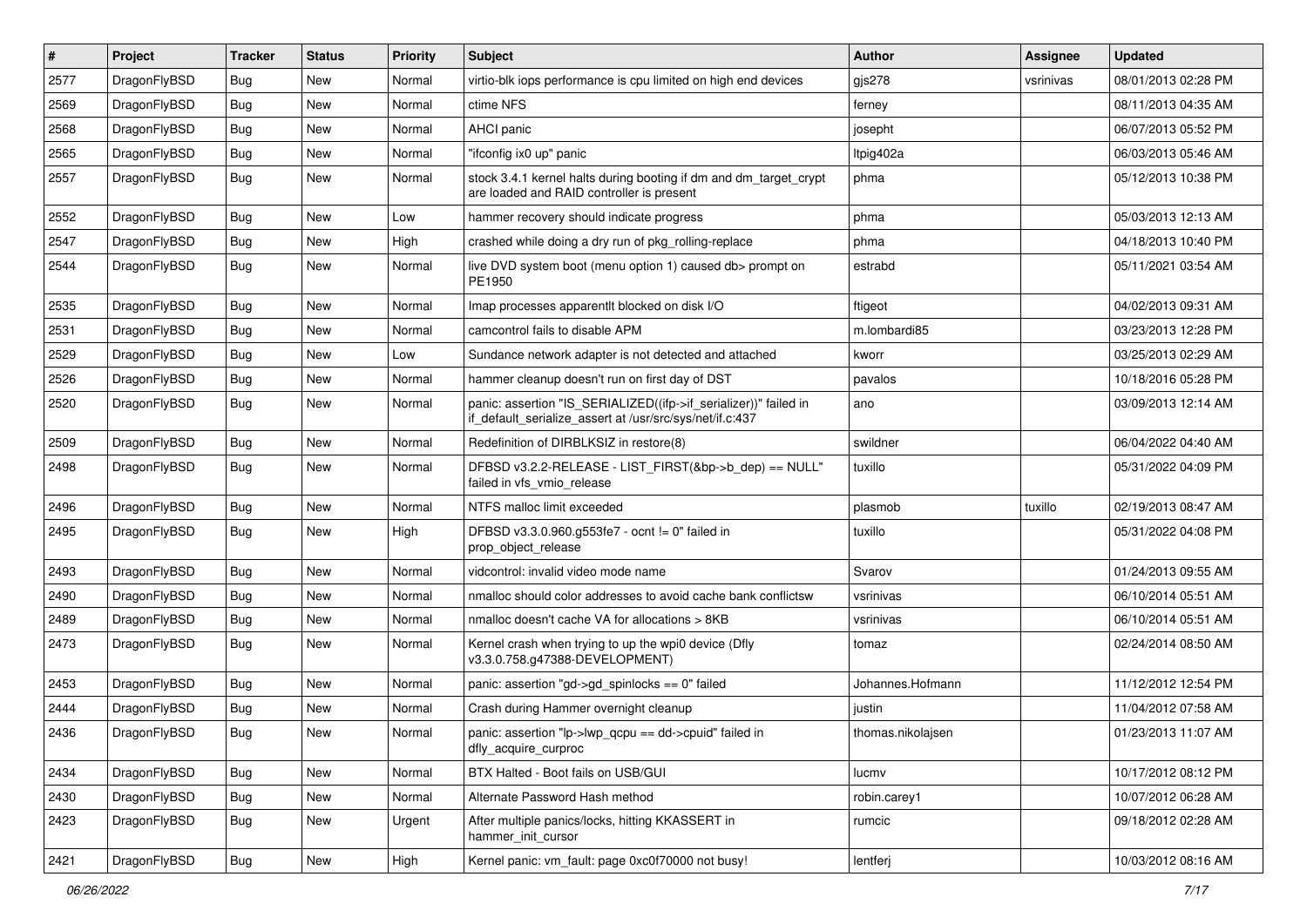| $\sharp$ | Project      | <b>Tracker</b> | <b>Status</b> | <b>Priority</b> | Subject                                                                                                    | Author       | Assignee  | <b>Updated</b>      |
|----------|--------------|----------------|---------------|-----------------|------------------------------------------------------------------------------------------------------------|--------------|-----------|---------------------|
| 2416     | DragonFlyBSD | Bug            | New           | Normal          | ' entry can be removed on mounted nfs filesystem                                                           | ftigeot      | tuxillo   | 06/03/2014 04:40 AM |
| 2412     | DragonFlyBSD | Bug            | <b>New</b>    | Normal          | wlan0 fails to get address via dhclient                                                                    | nonsolosoft  |           | 08/30/2012 05:55 AM |
| 2403     | DragonFlyBSD | <b>Bug</b>     | New           | Low             | newfs -E doesn't handle /dev/serno device names properly                                                   | ftigeot      |           | 08/17/2012 05:07 AM |
| 2389     | DragonFlyBSD | Bug            | <b>New</b>    | Normal          | computer crashed while listing processes                                                                   | phma         |           | 06/18/2012 02:49 PM |
| 2387     | DragonFlyBSD | Bug            | <b>New</b>    | Normal          | hammer ignores -t during dedup                                                                             | phma         |           | 06/17/2012 12:30 PM |
| 2371     | DragonFlyBSD | Bug            | <b>New</b>    | Normal          | Timezone problem with America/Sao_Paulo                                                                    | raitech      |           | 05/17/2012 01:42 PM |
| 2370     | DragonFlyBSD | Bug            | New           | Normal          | panic: ffs_valloc: dup alloc                                                                               | marino       | vsrinivas | 02/01/2013 09:28 AM |
| 2369     | DragonFlyBSD | Bug            | <b>New</b>    | Normal          | panic: Bad link elm 0xffffffe07edf6068 next->prev != elm                                                   | jaydg        |           | 08/15/2012 03:04 AM |
| 2331     | DragonFlyBSD | Bug            | New           | Normal          | reading mouse mode from unopen file descriptor hangs mouse<br>driver                                       | phma         |           | 03/14/2012 09:43 AM |
| 2329     | DragonFlyBSD | Bug            | <b>New</b>    | Normal          | ibm x3550 & acpi                                                                                           | ano          |           | 06/03/2014 11:37 AM |
| 2324     | DragonFlyBSD | Bug            | New           | Normal          | natacotrol support > 2TB not working even after the ftigeot patch                                          | zenny        |           | 03/03/2012 01:00 AM |
| 2319     | DragonFlyBSD | <b>Bug</b>     | New           | Normal          | crypt/passwd forward compat                                                                                | c.turner1    |           | 02/28/2012 12:39 PM |
| 2316     | DragonFlyBSD | Bug            | <b>New</b>    | Normal          | Ungraceful invalid password handling for adding a new user in the<br>installer                             | rune         |           | 04/27/2012 11:23 PM |
| 2311     | DragonFlyBSD | Bug            | New           | Normal          | Xorg crash having something to do with drm                                                                 | phma         |           | 02/22/2012 09:59 AM |
| 2308     | DragonFlyBSD | Bug            | New           | Normal          | System freeze when unloading snd_hda                                                                       | jaydg        |           | 02/19/2012 07:15 AM |
| 2306     | DragonFlyBSD | Bug            | <b>New</b>    | Normal          | a crash starts the kernel debugger in text mode, but just reboots in X                                     | phma         |           | 02/11/2012 08:02 PM |
| 2297     | DragonFlyBSD | Bug            | New           | Normal          | strange NFS (client) error messages / problems                                                             | Anonymous    |           | 02/19/2012 02:59 PM |
| 2292     | DragonFlyBSD | Bug            | <b>New</b>    | Normal          | re interface with jumbo frames (mtu larger than 1500) hangs after<br>some traffic                          | Anonymous    |           | 01/31/2012 12:11 AM |
| 2287     | DragonFlyBSD | Bug            | New           | Normal          | HAMMER(ROOT) Illegal UNDO TAIL signature at<br>300000001967c000                                            | y0n3t4n1     |           | 11/07/2018 01:22 AM |
| 2283     | DragonFlyBSD | Bug            | <b>New</b>    | Normal          | DFBSD DragonFly v2.13.0.957.g4f459 - pmap_release: page<br>should already be gone 0xc27120bc               | tuxillo      |           | 01/23/2012 03:03 AM |
| 2265     | DragonFlyBSD | Bug            | <b>New</b>    | Normal          | mbsrtowcs does not properly handle invalid mbstate_t in ps                                                 | c.turner1    | swildner  | 01/10/2012 07:56 PM |
| 2254     | DragonFlyBSD | Bug            | New           | Normal          | panic: assertion "ref < &td->td_toks_end" failed in lwkt_gettoken at<br>/usr/src/sys/kern/lwkt_token.c:588 | eocallaghan  |           | 12/05/2011 10:21 PM |
| 2252     | DragonFlyBSD | Bug            | <b>New</b>    | Low             | snd_hda not useable if loaded via /boot/loader.conf                                                        | xbit         | swildner  | 12/14/2011 12:23 AM |
| 2250     | DragonFlyBSD | Bug            | <b>New</b>    | Normal          | Kernel panic                                                                                               | adamk        |           | 11/23/2018 01:10 AM |
| 2248     | DragonFlyBSD | Bug            | <b>New</b>    | Normal          | sysctl panic                                                                                               | pavalos      |           | 11/23/2011 06:23 PM |
| 2245     | DragonFlyBSD | <b>Bug</b>     | New           | Normal          | panic: assertion "ref < &td->td_toks_end" failed in lwkt_gettoken at<br>/usr/src/sys/kern/lwkt_token.c:588 | juanfra684   |           | 11/22/2011 07:41 PM |
| 2224     | DragonFlyBSD | <b>Bug</b>     | <b>New</b>    | Normal          | v2.13.0.291.gaa7ec - Panic on fq while installing world                                                    | tuxillo      |           | 11/18/2011 01:40 AM |
| 2210     | DragonFlyBSD | <b>Bug</b>     | New           | Normal          | Bugtracker cannot assign default project for new users                                                     | ahuete.devel |           | 11/17/2011 11:30 AM |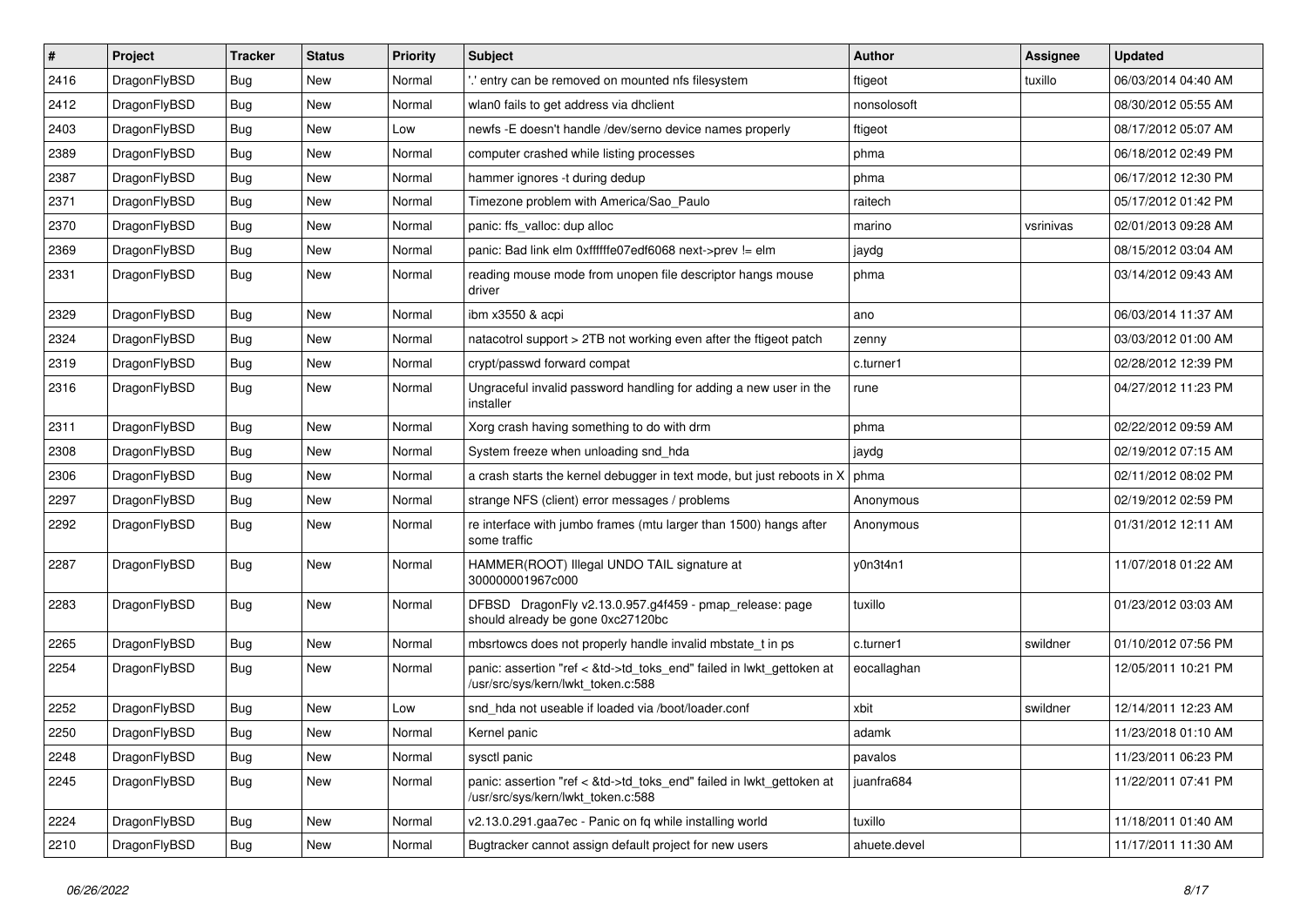| $\vert$ # | Project      | <b>Tracker</b> | <b>Status</b> | <b>Priority</b> | <b>Subject</b>                                                                          | <b>Author</b> | Assignee  | <b>Updated</b>      |
|-----------|--------------|----------------|---------------|-----------------|-----------------------------------------------------------------------------------------|---------------|-----------|---------------------|
| 2199      | DragonFlyBSD | <b>Bug</b>     | <b>New</b>    | Normal          | screen segfaults if utmpx isn't present                                                 | pavalos       |           | 11/15/2011 10:52 PM |
| 2182      | DragonFlyBSD | Bug            | New           | Normal          | if msk PHY FIFO underrun/overflow                                                       | nonsolosoft   |           | 09/03/2012 06:39 AM |
| 2171      | DragonFlyBSD | <b>Bug</b>     | New           | Normal          | DFBSD v2.13.0.151.gdc8442 - panic: assertion "(*ptep &<br>$(PG MANAGED PG V)) == PG V"$ | tuxillo       |           | 11/04/2011 05:06 PM |
| 2167      | DragonFlyBSD | <b>Bug</b>     | New           | Normal          | shutdown/reboot fails after uptime msg                                                  | marino        |           | 11/28/2011 03:01 AM |
| 2166      | DragonFlyBSD | Bug            | New           | Normal          | DFBSD v2.13.0.109.g05b9d - Strange lockups                                              | tuxillo       |           | 10/29/2011 11:20 AM |
| 2164      | DragonFlyBSD | Bug            | New           | Normal          | panic on reboot from usb.                                                               | eocallaghan   |           | 10/27/2011 09:29 AM |
| 2161      | DragonFlyBSD | Bug            | New           | Normal          | Outdated xorg.conf file gets installed into etc and screws up mouse                     | eocallaghan   |           | 10/27/2011 01:51 PM |
| 2158      | DragonFlyBSD | <b>Bug</b>     | <b>New</b>    | Normal          | iwn panics with assertion on boot.                                                      | eocallaghan   |           | 10/24/2011 04:13 PM |
| 2154      | DragonFlyBSD | Bug            | New           | Normal          | vkernel copyout() doesn't return EFAULT on error                                        | vsrinivas     |           | 10/20/2011 03:53 AM |
| 2153      | DragonFlyBSD | Bug            | New           | Normal          | Too many unuseful warnings at boot                                                      | juanfra684    |           | 10/18/2011 10:16 PM |
| 2141      | DragonFlyBSD | <b>Bug</b>     | <b>New</b>    | Urgent          | loader and/or documentation broken                                                      | sjg           |           | 01/20/2012 10:51 AM |
| 2140      | DragonFlyBSD | <b>Bug</b>     | <b>New</b>    | High            | hammer_io_delallocate panic with 'duplicate entry' message                              | ttw           |           | 10/07/2011 12:22 PM |
| 2138      | DragonFlyBSD | Bug            | New           | Normal          | > 100% CPU usage                                                                        | robin.carey1  |           | 09/26/2011 12:20 PM |
| 2136      | DragonFlyBSD | <b>Bug</b>     | New           | Normal          | socketpair() doesn't free file descriptors on copyout failure                           | vsrinivas     |           | 04/05/2013 09:13 AM |
| 2129      | DragonFlyBSD | <b>Bug</b>     | <b>New</b>    | Normal          | DFBSD v2.11.0.661.gf9438 i386 - panic: lockmgr thrd_sleep                               | tuxillo       |           | 09/05/2011 09:49 AM |
| 2125      | DragonFlyBSD | Bug            | New           | Normal          | Weird garbage in dmesg                                                                  | herrgard      |           | 08/30/2011 08:04 PM |
| 2124      | DragonFlyBSD | Bug            | New           | Normal          | getty repeating too quickly on port /dev/ttyv0                                          | sgeorge.ml    |           | 09/01/2011 04:28 AM |
| 2123      | DragonFlyBSD | Bug            | New           | Normal          | hammer is losing files                                                                  | schmir        |           | 08/30/2011 07:56 PM |
| 2117      | DragonFlyBSD | <b>Bug</b>     | New           | High            | ACPI and/or bce(4) problem with 2.11.0.673.g0d557 on HP DL380<br>G <sub>6</sub>         | pauska        |           | 08/22/2011 10:15 AM |
| 2115      | DragonFlyBSD | <b>Bug</b>     | New           | Normal          | [msk] system freeze after receive some paquet                                           | bsdsx         |           | 08/22/2011 10:22 AM |
| 2113      | DragonFlyBSD | Bug            | New           | Normal          | nmalloc threaded program fork leak                                                      | vsrinivas     | vsrinivas | 08/11/2011 07:25 PM |
| 2107      | DragonFlyBSD | <b>Bug</b>     | New           | Normal          | 2.10.1 sata dvd drive issue                                                             | ausppc        |           | 07/31/2011 08:41 PM |
| 2104      | DragonFlyBSD | Bug            | New           | Normal          | network configuration seg. fault on install CD                                          | navratil      |           | 07/26/2011 07:55 AM |
| 2099      | DragonFlyBSD | <b>Bug</b>     | New           | Normal          | page fault panic in vm system                                                           | pavalos       |           | 07/10/2011 08:51 AM |
| 2095      | DragonFlyBSD | Bug            | New           | Low             | Running installer post-install: Unsupported DFUI transport "                            | greenrd       |           | 06/26/2011 09:20 AM |
| 2094      | DragonFlyBSD | <b>Bug</b>     | New           | Normal          | Segfault when gdb printing backtrace from core dump                                     | greenrd       |           | 06/25/2011 04:14 PM |
| 2092      | DragonFlyBSD | Bug            | New           | Normal          | Panic: Bad link elm 0x next->prev != elm                                                | masterblaster | dillon    | 12/04/2011 12:49 PM |
| 2085      | DragonFlyBSD | <b>Bug</b>     | New           | Normal          | panic: assertion: (m->flags & PG_MAPPED) == 0 in<br>vm_page_free_toq                    | vsrinivas     |           | 06/10/2011 07:48 AM |
| 2084      | DragonFlyBSD | Bug            | New           | Normal          | DFBSD v2.11.0.242.g4d317 - panic: zone: entry not free                                  | tuxillo       |           | 07/03/2012 01:23 AM |
| 2082      | DragonFlyBSD | Bug            | New           | Normal          | dfbsd 2.10.1 amd64 - mc port build error with 'bmake bin-install'                       | sun-doctor    |           | 05/25/2011 07:18 PM |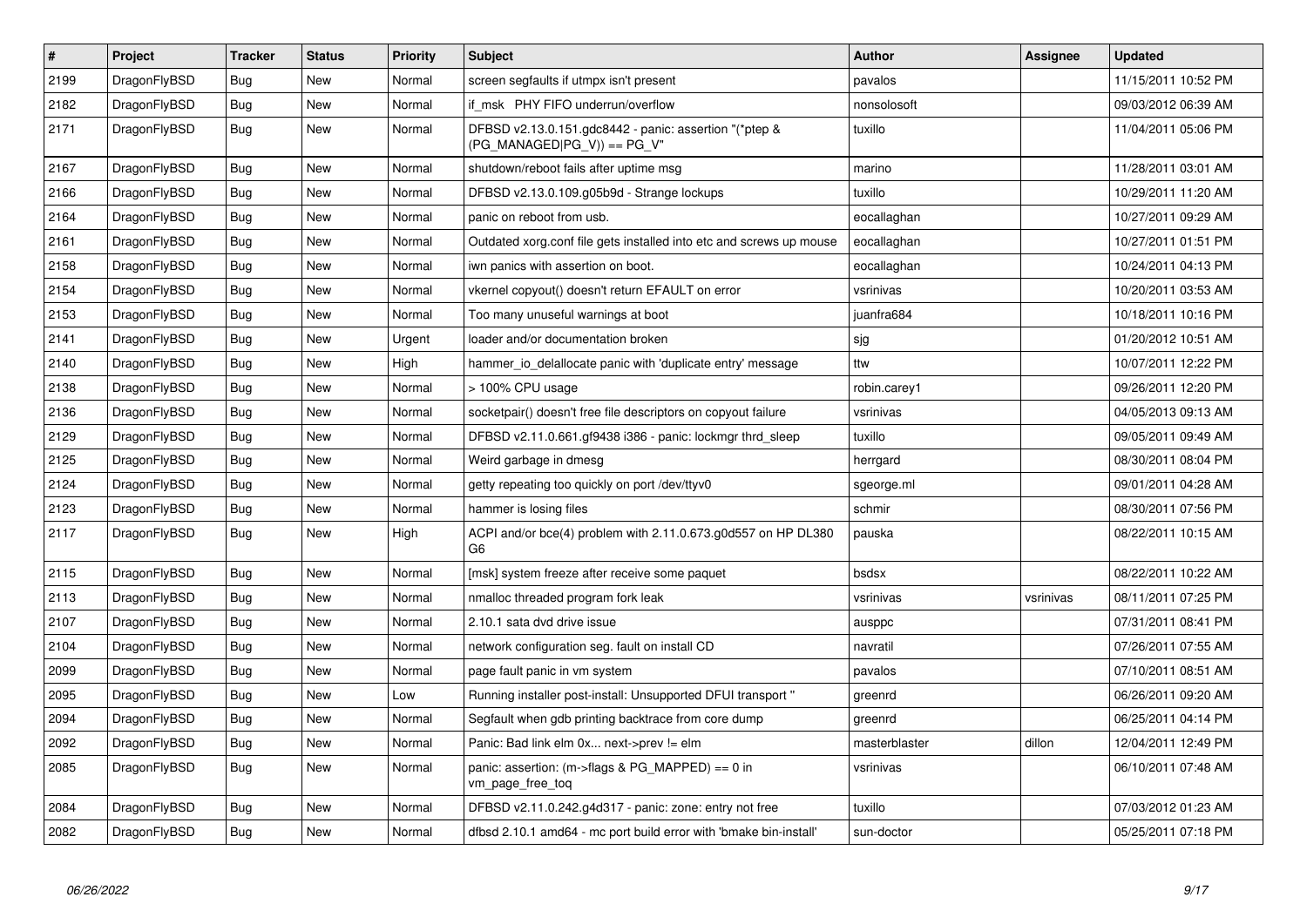| $\vert$ # | Project      | <b>Tracker</b> | <b>Status</b> | <b>Priority</b> | <b>Subject</b>                                                                             | <b>Author</b>     | Assignee | <b>Updated</b>      |
|-----------|--------------|----------------|---------------|-----------------|--------------------------------------------------------------------------------------------|-------------------|----------|---------------------|
| 2080      | DragonFlyBSD | Bug            | New           | Normal          | panic: lockmgr thrd sleep: called from interrupt, ipi, or hard code<br>section             | rumcic            |          | 05/30/2011 05:06 PM |
| 2078      | DragonFlyBSD | <b>Bug</b>     | <b>New</b>    | Normal          | DFBSD i386 v2.11.0.201.g3ed2f - Panic during installworld into a<br>vn0 device             | tuxillo           |          | 05/19/2011 07:50 PM |
| 2077      | DragonFlyBSD | <b>Bug</b>     | <b>New</b>    | Normal          | USB devices conflicting                                                                    | srussell          |          | 05/17/2011 05:12 PM |
| 2075      | DragonFlyBSD | Bug            | New           | Normal          | pflogd on x86 64                                                                           | fanch             |          | 05/16/2011 04:04 PM |
| 2072      | DragonFlyBSD | <b>Bug</b>     | <b>New</b>    | Normal          | Fatal trap 12: stopped at lwkt_send_ipiq3                                                  | rumcic            |          | 05/17/2011 04:12 AM |
| 2071      | DragonFlyBSD | Bug            | New           | High            | Panic on assertion: (int)(flg->seq - seq) > 0 in hammer flusher flush<br>after inode error | vsrinivas         |          | 06/12/2011 07:59 AM |
| 2067      | DragonFlyBSD | <b>Bug</b>     | New           | Normal          | sound/pcm: "play interrupt timeout, channel dead"                                          | matthiasr         |          | 05/11/2021 03:55 AM |
| 2061      | DragonFlyBSD | <b>Bug</b>     | New           | Normal          | USB keyboard boot panic                                                                    | sjg               |          | 05/04/2012 12:20 AM |
| 2055      | DragonFlyBSD | <b>Bug</b>     | New           | Normal          | $\operatorname{csh}$ + IPV6 + bridge => connection freezes                                 | steve             |          | 04/24/2011 07:13 PM |
| 2052      | DragonFlyBSD | Bug            | New           | Normal          | Kernel panic: CPU APIC ID out of range                                                     | Anonymous         |          | 05/02/2011 11:06 AM |
| 2051      | DragonFlyBSD | Bug            | <b>New</b>    | Normal          | No ipv6 lan route entry created on 2.10                                                    | ftigeot           |          | 04/21/2011 10:37 AM |
| 2048      | DragonFlyBSD | <b>Bug</b>     | New           | Normal          | panic: ffs_sync: rofs mod                                                                  | pavalos           |          | 04/12/2011 05:45 AM |
| 2045      | DragonFlyBSD | <b>Bug</b>     | New           | Normal          | ral(4): Fatal trap 12: page fault while in kernel mode (two panics)                        | herrgard          |          | 11/03/2011 05:34 PM |
| 2042      | DragonFlyBSD | Bug            | New           | Normal          | kernel panic, when run boot0cfg                                                            | sepherosa         |          | 05/31/2022 03:01 PM |
| 2020      | DragonFlyBSD | Bug            | New           | Low             | Port brcm80211 driver from Linux to DragonFly BSD                                          | studer            |          | 03/05/2011 10:54 PM |
| 2008      | DragonFlyBSD | Bug            | <b>New</b>    | Normal          | lwkt_setcpu_remote: td->td_flags 00800621 console flood                                    | pavalos           |          | 03/06/2011 09:37 PM |
| 2004      | DragonFlyBSD | <b>Bug</b>     | New           | Normal          | LWKT_WAIT_IPIQ panic                                                                       | steve             |          | 03/08/2011 05:46 PM |
| 1990      | DragonFlyBSD | <b>Bug</b>     | New           | Normal          | /mnt too large to mount                                                                    | peur.neu          |          | 02/16/2011 11:24 PM |
| 1984      | DragonFlyBSD | Bug            | New           | Normal          | hammer mount fails after crash - HAMMER: FIFO record bad head<br>signature                 | thomas.nikolajsen |          | 03/08/2011 06:57 PM |
| 1982      | DragonFlyBSD | Bug            | New           | Low             | There is no linuxulator on x86-64                                                          | herrgard          |          | 05/31/2022 02:25 PM |
| 1975      | DragonFlyBSD | Bug            | New           | Normal          | Applications seg fault in select() and poll()                                              | rumcic            |          | 05/31/2022 02:58 PM |
| 1969      | DragonFlyBSD | <b>Bug</b>     | New           | Normal          | pf-related network problem                                                                 | pavalos           | lentferj | 02/01/2011 06:57 PM |
| 1964      | DragonFlyBSD | Bug            | New           | Normal          | iwn (panic assertion : wlan assert serialized)                                             | sjmm.ptr          | josepht  | 02/01/2011 12:57 PM |
| 1961      | DragonFlyBSD | Bug            | New           | Normal          | Can't create dump from DDB                                                                 | shamaz            |          | 01/29/2011 09:02 PM |
| 1959      | DragonFlyBSD | <b>Bug</b>     | New           | Normal          | DFBSD v2.9.1.422.gc98f2 - Panic during boot - IPv6 and PF                                  | tuxillo           |          | 01/13/2011 03:37 AM |
| 1951      | DragonFlyBSD | <b>Bug</b>     | New           | Normal          | dma_timeouts at phyaddr on a good hdd                                                      | peur.neu          |          | 01/04/2011 07:12 AM |
| 1949      | DragonFlyBSD | Bug            | New           | Normal          | iwn panic                                                                                  | pavalos           |          | 01/30/2011 03:21 AM |
| 1947      | DragonFlyBSD | Bug            | New           | Low             | GA-880GM-UD2H (rev. 1.3) AHCI fails to detect disks at the end of<br>the RAID controller   | eocallaghan       |          | 11/27/2021 08:46 AM |
| 1946      | DragonFlyBSD | Bug            | New           | Normal          | ieee80211 panic                                                                            | pavalos           | josepht  | 01/27/2011 06:00 PM |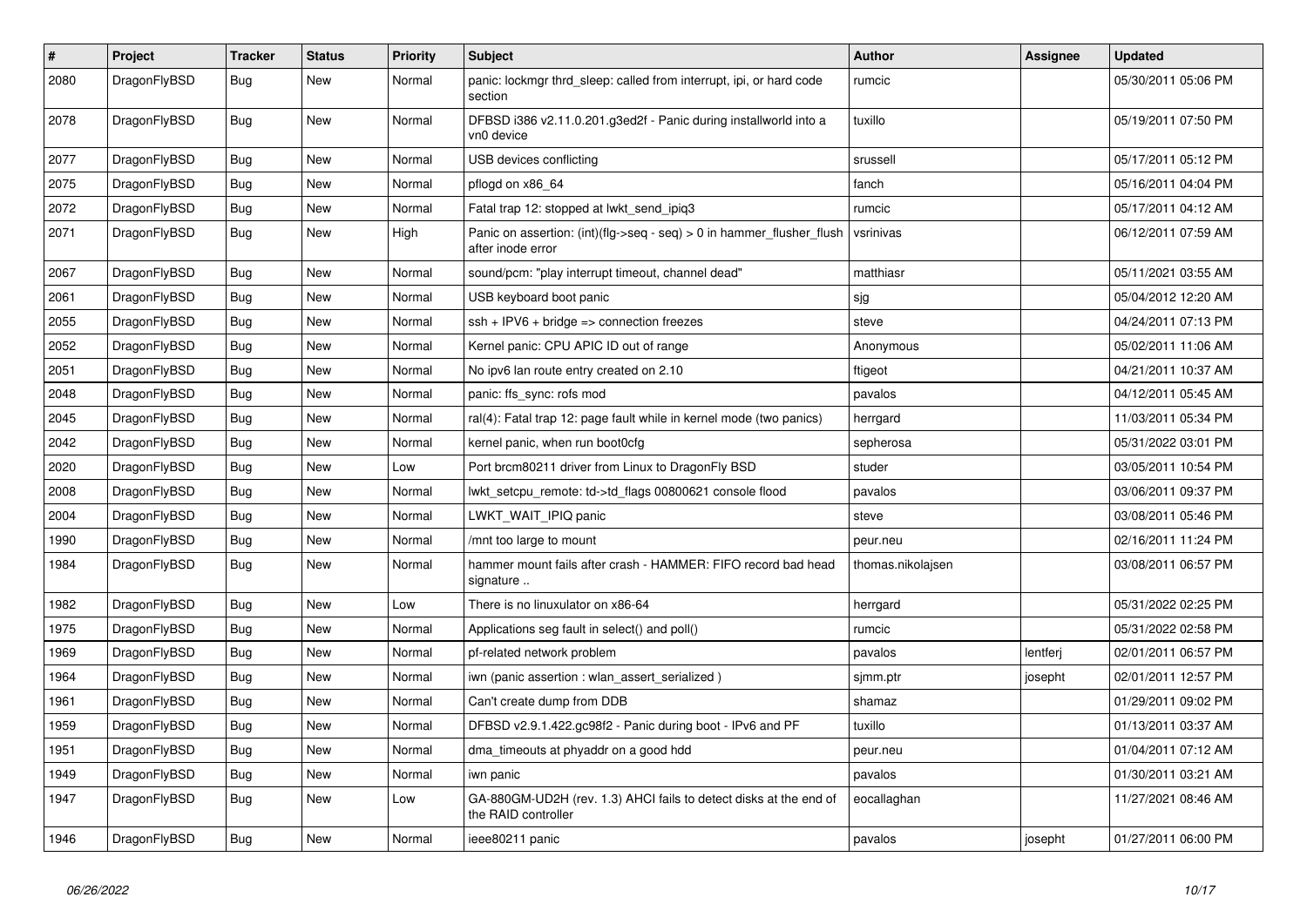| #    | Project      | <b>Tracker</b> | <b>Status</b> | <b>Priority</b> | <b>Subject</b>                                                                                                                                                                                    | Author             | Assignee | <b>Updated</b>      |
|------|--------------|----------------|---------------|-----------------|---------------------------------------------------------------------------------------------------------------------------------------------------------------------------------------------------|--------------------|----------|---------------------|
| 1944 | DragonFlyBSD | Bug            | New           | Normal          | panic: backing object 0xdea7b258 was somehow re-referenced<br>during collapse!                                                                                                                    | sepherosa          |          | 12/27/2010 02:06 AM |
| 1943 | DragonFlyBSD | <b>Bug</b>     | <b>New</b>    | Normal          | hammer assertion panic                                                                                                                                                                            | peter              |          | 12/27/2010 12:45 AM |
| 1942 | DragonFlyBSD | Bug            | New           | Normal          | locking against myself in getcacheblk()?                                                                                                                                                          | qhwt.dfly          |          | 05/31/2022 02:15 PM |
| 1941 | DragonFlyBSD | <b>Bug</b>     | <b>New</b>    | Normal          | wlan config crash                                                                                                                                                                                 | abandon.every.hope |          | 12/24/2010 07:54 PM |
| 1939 | DragonFlyBSD | <b>Bug</b>     | <b>New</b>    | Normal          | Panic on nightly build and stress test box                                                                                                                                                        | lentferj           |          | 12/18/2010 08:41 AM |
| 1935 | DragonFlyBSD | Bug            | <b>New</b>    | Normal          | mouse does not work after switching between x and console                                                                                                                                         | shamaz             |          | 12/13/2010 10:06 AM |
| 1923 | DragonFlyBSD | <b>Bug</b>     | New           | Normal          | Abysmal NFS performance with IPv6                                                                                                                                                                 | ftigeot            |          | 12/05/2010 09:34 PM |
| 1920 | DragonFlyBSD | Bug            | <b>New</b>    | High            | system hangs                                                                                                                                                                                      | zhtw               |          | 11/22/2010 08:59 AM |
| 1917 | DragonFlyBSD | Bug            | New           | Normal          | panic: assertion: (RB_EMPTY(&ip->rec_tree) && (ip->flags &<br>HAMMER_INODE_XDIRTY) == 0)    (!RB_EMPTY(&ip->rec_tree)<br>&& (ip->flags & HAMMER_INODE_XDIRTY) != 0) in<br>hammer_flush_inode_done | qhwt.dfly          |          | 11/24/2010 03:23 AM |
| 1916 | DragonFlyBSD | <b>Bug</b>     | New           | Normal          | Constant crashes on x86 64 with UFS                                                                                                                                                               | lentferj           |          | 11/21/2010 07:40 PM |
| 1913 | DragonFlyBSD | Bug            | <b>New</b>    | Normal          | panic: assertion: ip->flush_state != HAMMER_FST_FLUSH in<br>hammer_flush_inode_core                                                                                                               | swildner           |          | 11/20/2010 05:27 PM |
| 1907 | DragonFlyBSD | <b>Bug</b>     | <b>New</b>    | Normal          | Hammer crash in hammer flusher flush()                                                                                                                                                            | swildner           |          | 11/11/2010 05:07 AM |
| 1899 | DragonFlyBSD | <b>Bug</b>     | <b>New</b>    | Normal          | Keyboard doesn't work                                                                                                                                                                             | fransm             |          | 05/15/2022 03:32 PM |
| 1884 | DragonFlyBSD | <b>Bug</b>     | New           | Normal          | System completely freezes while listening music (devbuf: malloc<br>limit exceeded)                                                                                                                | shamaz             |          | 01/24/2011 05:00 PM |
| 1882 | DragonFlyBSD | <b>Bug</b>     | <b>New</b>    | Low             | Idea for handling new USB vendor/device codes                                                                                                                                                     | bmk                |          | 10/20/2010 12:15 PM |
| 1877 | DragonFlyBSD | Bug            | New           | Normal          | Freeze during 1st hammer cleanup after new install                                                                                                                                                | elekktretterr      |          | 05/15/2022 11:43 AM |
| 1876 | DragonFlyBSD | Bug            | <b>New</b>    | Normal          | devfs in jail + logging out from console(ttyv1+) -> panic                                                                                                                                         | qhwt.dfly          | tuxillo  | 05/31/2022 03:24 PM |
| 1874 | DragonFlyBSD | <b>Bug</b>     | New           | Normal          | mpd listening on all IPs, accepting only on one                                                                                                                                                   | rumcic             |          | 05/08/2011 01:01 PM |
| 1873 | DragonFlyBSD | Bug            | <b>New</b>    | Normal          | Panic upon usb mouse detach and reattaching                                                                                                                                                       | rumcic             |          | 02/01/2011 09:53 AM |
| 1867 | DragonFlyBSD | Bug            | <b>New</b>    | Normal          | it(4) motherboard and fan problems                                                                                                                                                                | tuxillo            |          | 07/08/2011 10:48 AM |
| 1861 | DragonFlyBSD | <b>Bug</b>     | <b>New</b>    | Normal          | panic via kprintf (lockmgr called in a hard section)                                                                                                                                              | vsrinivas          |          | 10/11/2010 12:56 AM |
| 1850 | DragonFlyBSD | Bug            | <b>New</b>    | Normal          | volume-add on hammer root fs panic                                                                                                                                                                | Johannes.Hofmann   |          | 04/18/2019 04:27 AM |
| 1836 | DragonFlyBSD | <b>Bug</b>     | <b>New</b>    | Normal          | Incorrect TCP checksum show up in tcpdump                                                                                                                                                         | robgar1            |          | 05/15/2022 11:22 AM |
| 1826 | DragonFlyBSD | Bug            | New           | Normal          | panic during boot: assertion so->so port  in tcp input                                                                                                                                            | ftigeot            |          | 05/15/2022 11:05 AM |
| 1818 | DragonFlyBSD | <b>Bug</b>     | New           | Normal          | panic: Bad tailq NEXT (kqueue issue ?)                                                                                                                                                            | ftigeot            |          | 05/15/2022 11:40 AM |
| 1786 | DragonFlyBSD | <b>Bug</b>     | New           | Normal          | Calling NULL function pointer initiates panic loop                                                                                                                                                | sjg                |          | 10/11/2010 05:28 PM |
| 1774 | DragonFlyBSD | <b>Bug</b>     | New           | Normal          | New IP header cleanup branch available for testing                                                                                                                                                | dillon             |          | 05/15/2022 10:59 AM |
| 1769 | DragonFlyBSD | <b>Bug</b>     | New           | Normal          | panic: assertion: _tp->tt_msg->tt_cpuid == mycpuid in<br>tcp_callout_active                                                                                                                       | pavalos            | sjg      | 05/15/2022 11:07 AM |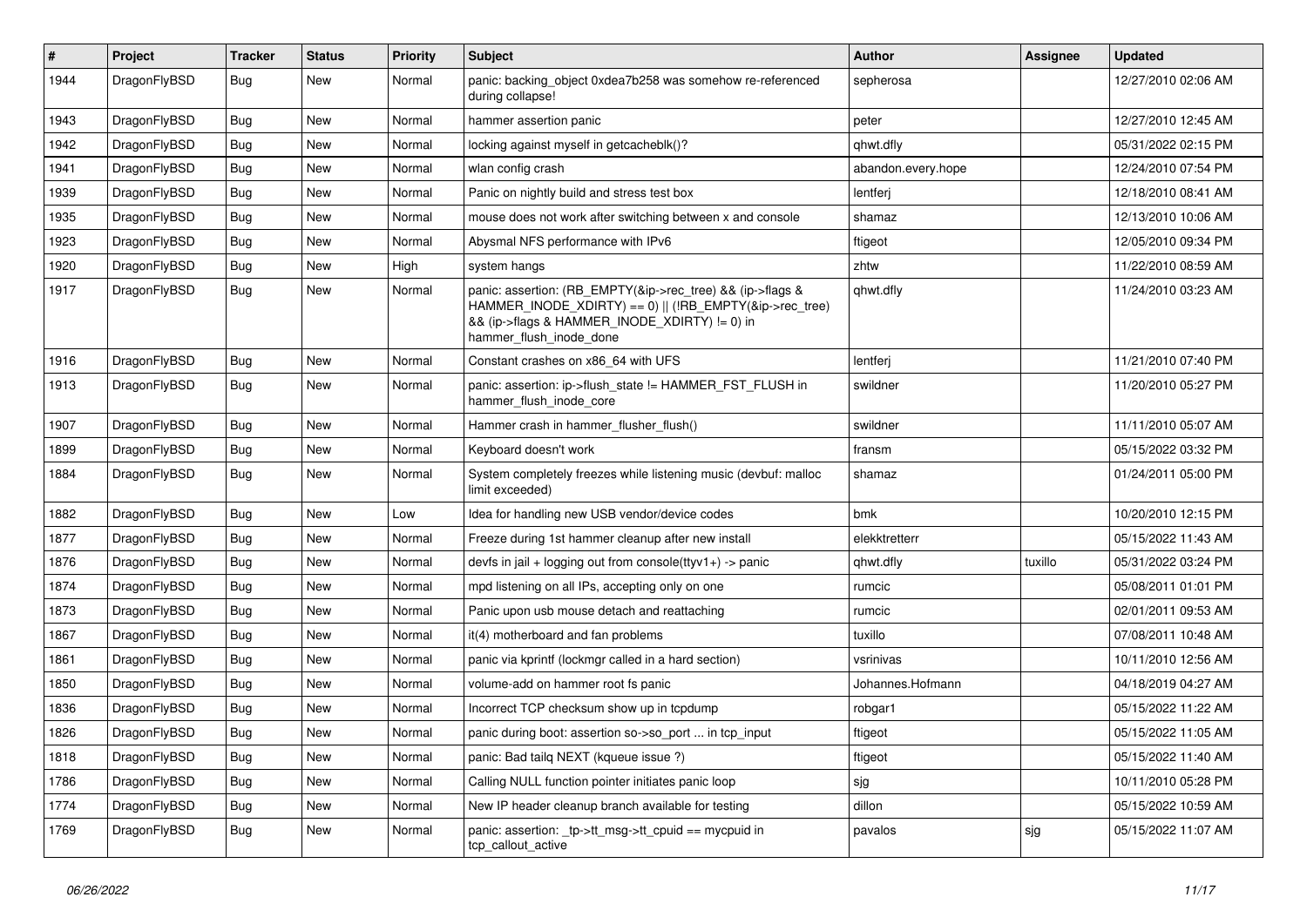| $\vert$ # | Project      | <b>Tracker</b> | <b>Status</b> | <b>Priority</b> | <b>Subject</b>                                                                               | <b>Author</b>  | Assignee | <b>Updated</b>      |
|-----------|--------------|----------------|---------------|-----------------|----------------------------------------------------------------------------------------------|----------------|----------|---------------------|
| 1714      | DragonFlyBSD | <b>Bug</b>     | <b>New</b>    | Low             | hwpmc                                                                                        | alexh          | swildner | 08/18/2012 02:03 PM |
| 1695      | DragonFlyBSD | Bug            | <b>New</b>    | Normal          | NFS-related system breakdown                                                                 | Anonymous      |          | 04/10/2014 12:35 AM |
| 1634      | DragonFlyBSD | <b>Bug</b>     | <b>New</b>    | Normal          | panic: spin lock: 0xe4ad1320, indefinitive wait!                                             | elekktretterr  |          | 01/19/2015 03:21 AM |
| 1594      | DragonFlyBSD | Bug            | New           | Normal          | Kernel panic during boot from Live CD on Dell E6400                                          | bodie          |          | 05/11/2021 03:54 AM |
| 1559      | DragonFlyBSD | <b>Bug</b>     | <b>New</b>    | Normal          | kernel trap                                                                                  | phma           |          | 11/27/2021 08:43 AM |
| 1556      | DragonFlyBSD | <b>Bug</b>     | New           | Normal          | many processes stuck in "hmrrcm", system unusable                                            | corecode       | tuxillo  | 05/11/2021 03:52 AM |
| 1538      | DragonFlyBSD | <b>Bug</b>     | <b>New</b>    | Low             | mountroot should probe file systems                                                          | corecode       | alexh    | 11/24/2010 06:35 PM |
| 1532      | DragonFlyBSD | <b>Bug</b>     | New           | Low             | jemalloc doesn't work on DragonFly                                                           | hasso          | sjg      | 08/02/2011 01:14 AM |
| 1525      | DragonFlyBSD | <b>Bug</b>     | <b>New</b>    | Normal          | boehm-gc problems                                                                            | hasso          |          | 10/13/2012 07:13 PM |
| 1474      | DragonFlyBSD | Bug            | <b>New</b>    | Normal          | ithread 1 unexpectedly rescheduled                                                           | corecode       | tuxillo  | 05/11/2021 03:52 AM |
| 1463      | DragonFlyBSD | <b>Bug</b>     | <b>New</b>    | Normal          | Mountroot before drives are initialized                                                      | elekktretterr  |          | 12/07/2010 01:30 PM |
| 1442      | DragonFlyBSD | <b>Bug</b>     | <b>New</b>    | Normal          | blocking SIGSEGV and triggering a segment violation produces an<br>all CPU consuming process | corecode       | tuxillo  | 05/11/2021 03:52 AM |
| 1440      | DragonFlyBSD | Bug            | <b>New</b>    | Normal          | ptrace/gdb doesn't work after process blocks SIGTRAP                                         | corecode       | tuxillo  | 05/11/2021 03:52 AM |
| 1430      | DragonFlyBSD | <b>Bug</b>     | <b>New</b>    | Normal          | Buggy $w(1)$ ?                                                                               | hasso          | alexh    | 11/24/2010 08:09 AM |
| 1313      | DragonFlyBSD | Bug            | New           | Low             | Signal code in kernel needs major overhaul (signal queues,<br>si_code, si_addr)              | hasso          |          | 05/11/2021 04:00 AM |
| 1293      | DragonFlyBSD | Bug            | <b>New</b>    | Normal          | 2.2.1-REL Installer Request                                                                  | mk             | tuxillo  | 05/11/2021 04:00 AM |
| 1246      | DragonFlyBSD | <b>Bug</b>     | New           | Normal          | bad resolution (monitor desync) with livedvd                                                 | Przem0l        |          | 02/18/2014 06:29 AM |
| 1198      | DragonFlyBSD | Bug            | New           | High            | DDB loops panic in db read bytes                                                             | corecode       | tuxillo  | 05/11/2021 03:51 AM |
| 1194      | DragonFlyBSD | <b>Bug</b>     | New           | Normal          | SCSI errors while trying to copy photos from my camera                                       | elekktretterr  |          | 01/14/2015 04:39 PM |
| 1193      | DragonFlyBSD | <b>Bug</b>     | New           | Normal          | kernel doesn't recognize cdrom drive                                                         | nonsolosoft    |          | 01/25/2014 09:11 PM |
| 1185      | DragonFlyBSD | <b>Bug</b>     | <b>New</b>    | High            | need a tool to merge changes into /etc                                                       | wa1ter         |          | 02/18/2014 06:02 AM |
| 989       | DragonFlyBSD | Bug            | <b>New</b>    | Normal          | installer/fdisk trouble with wrapped values                                                  | Discodestroyer |          | 02/18/2014 06:27 AM |
| 731       | DragonFlyBSD | <b>Bug</b>     | <b>New</b>    | Normal          | system freeze on "slice too large"                                                           | corecode       | tuxillo  | 06/25/2022 04:01 AM |
| 679       | DragonFlyBSD | <b>Bug</b>     | <b>New</b>    | Low             | Netgraph backward compatibility for old *LEN constants                                       | nant           | nant     | 02/18/2014 05:45 AM |
| 600       | DragonFlyBSD | <b>Bug</b>     | <b>New</b>    | Low             | /sys/libkern/karc4random                                                                     | robin_carey5   | profmakx | 01/19/2015 03:07 AM |
| 599       | DragonFlyBSD | Bug            | <b>New</b>    | Urgent          | 1.9.0 reproducable panic                                                                     | pavalos        |          | 12/22/2010 01:08 AM |
| 341       | DragonFlyBSD | <b>Bug</b>     | <b>New</b>    | Normal          | Vinum erroneously repors devices as busy                                                     | corecode       | swildner | 01/21/2012 04:50 AM |
| 3318      | DragonFlyBSD | Bug            | In Progress   | Normal          | Segmenation fault when a process resumed with checkpt exits                                  | zabolekar      | tuxillo  | 06/18/2022 08:24 AM |
| 3317      | DragonFlyBSD | <b>Bug</b>     | In Progress   | Normal          | Network vtnet0 not working on Hetzner cloud                                                  | mneumann       |          | 06/18/2022 03:55 AM |
| 3310      | DragonFlyBSD | Bug            | In Progress   | Normal          | NVMM+QEMU fail to boot with UEFI: Mem Assist Failed<br>[gpa=0xfffffff0]                      | liweitianux    |          | 01/11/2022 03:22 PM |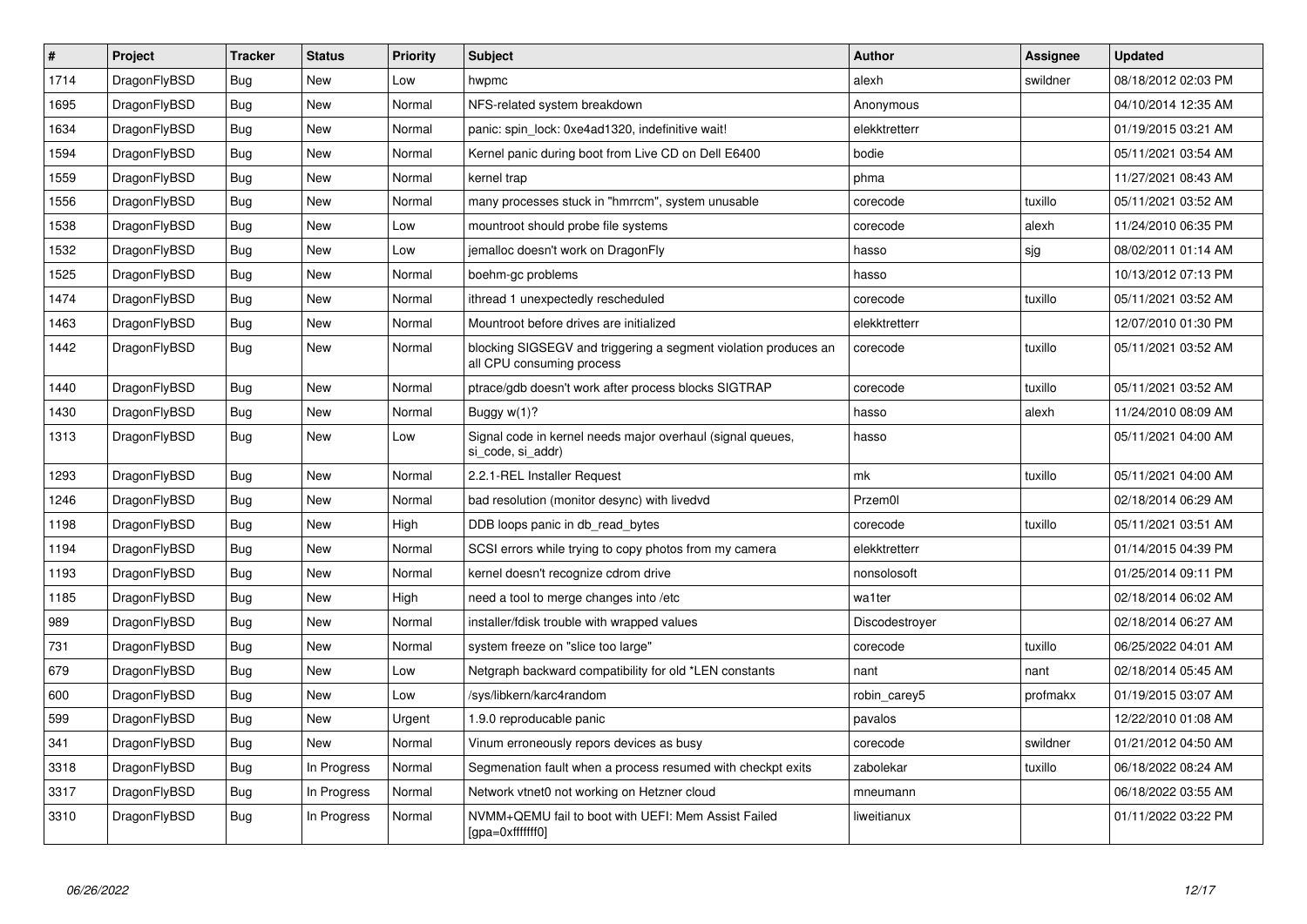| $\pmb{\#}$ | Project      | <b>Tracker</b> | <b>Status</b> | <b>Priority</b> | Subject                                                                                                   | <b>Author</b>     | Assignee | <b>Updated</b>      |
|------------|--------------|----------------|---------------|-----------------|-----------------------------------------------------------------------------------------------------------|-------------------|----------|---------------------|
| 3299       | DragonFlyBSD | Bug            | In Progress   | Normal          | DragonFlyBSD reports utterly wrong uptime (most of the time, right<br>after booting in)                   | adrian            |          | 11/11/2021 01:43 PM |
| 3295       | DragonFlyBSD | Bug            | In Progress   | Normal          | Adapt devel/libvirt for nvmm                                                                              | tuxillo           | tuxillo  | 11/03/2021 04:56 PM |
| 3269       | DragonFlyBSD | Bug            | In Progress   | Normal          | Is double-buffer'd buf still required by HAMMER2?                                                         | tkusumi           |          | 05/12/2021 04:09 PM |
| 3113       | DragonFlyBSD | Bug            | In Progress   | Urgent          | Booting vKernel fails due being out of swap space                                                         | tcullen           |          | 05/11/2021 04:14 AM |
| 3111       | DragonFlyBSD | Bug            | In Progress   | High            | Mouse lags every second heavily under X11                                                                 | mneumann          |          | 12/12/2017 09:46 PM |
| 3089       | DragonFlyBSD | Bug            | In Progress   | Normal          | vtnet(4) - disable TCP checksum offload by default                                                        | jlane             | vadaszi  | 05/11/2021 04:14 AM |
| 3028       | DragonFlyBSD | Bug            | In Progress   | Normal          | installer: confusion of set/get disk encryption passphrase dialogs                                        | liweitianux       | tuxillo  | 06/03/2022 05:13 PM |
| 3021       | DragonFlyBSD | Bug            | In Progress   | Normal          | sys/dev/drm/i915/i915_gem_stolen.c:115]: (error) Signed integer<br>overflow for expression '65535<<20'    | dcb               |          | 04/11/2017 12:46 PM |
| 3011       | DragonFlyBSD | Bug            | In Progress   | Normal          | dragonfly/sys/dev/netif/re/re.c: suspicious code?                                                         | dcb               |          | 07/29/2017 01:26 AM |
| 2819       | DragonFlyBSD | Bug            | In Progress   | Normal          | Random micro system freezes after a week of uptime                                                        | ftigeot           | dillon   | 08/16/2015 08:46 PM |
| 2797       | DragonFlyBSD | Bug            | In Progress   | Low             | vkernels with & without machdep.pmap_mmu_optimize                                                         | yellowrabbit2010  |          | 11/27/2021 08:06 AM |
| 2731       | DragonFlyBSD | Bug            | In Progress   | Normal          | Screen full of random colors when starting Xorg with Intel Haswell<br>HD Graphics P4600                   | jkatzmaier        |          | 11/12/2014 04:08 PM |
| 2631       | DragonFlyBSD | Bug            | In Progress   | Low             | Verify library versioning current with full package build and switch it<br>on (after publishing packages) | tuxillo           |          | 05/11/2021 04:06 AM |
| 2549       | DragonFlyBSD | Bug            | In Progress   | Normal          | netgraph7: Kernel page fault.                                                                             | russiane39        | nant     | 05/10/2013 11:20 PM |
| 2499       | DragonFlyBSD | Bug            | In Progress   | Urgent          | DRAGONFLY 3 2 lockd not responding correctly                                                              | Nerzhul           |          | 01/22/2013 12:47 PM |
| 2414       | DragonFlyBSD | Bug            | In Progress   | Normal          | Lenovo S10 acpi freeze (not new)                                                                          | davshao           |          | 05/11/2021 04:13 AM |
| 2391       | DragonFlyBSD | Bug            | In Progress   | Normal          | System lock with ahci and acpi enabled on ATI RS690 chipset with<br>SMB600 sata controller                | jorisgio          | vadaszi  | 06/03/2015 03:51 PM |
| 2360       | DragonFlyBSD | Bug            | In Progress   | Normal          | Wishlist: virtio driver import                                                                            | vsrinivas         |          | 06/04/2022 04:16 AM |
| 2358       | DragonFlyBSD | Bug            | In Progress   | Normal          | DFBSD v3.0.2.32.g928ca - panic: hammer: insufficient undo FIFO<br>space!                                  | tuxillo           | tuxillo  | 05/10/2021 02:50 AM |
| 2353       | DragonFlyBSD | Bug            | In Progress   | Normal          | panic: assertion "gd->gd_spinlocks_wr == 0" failed in<br>bsd4 schedulerclock                              | jaydg             | alexh    | 11/28/2012 01:57 AM |
| 2351       | DragonFlyBSD | Bug            | In Progress   | Normal          | DFBSD v3.1.0.579.g44ccf - Stuck during startup, random freezes                                            | tuxillo           |          | 04/24/2012 08:21 AM |
| 2345       | DragonFlyBSD | Bug            | In Progress   | Normal          | DFBSD v3.1.0.457.gd679f - NFS panic on diskless station                                                   | tuxillo           |          | 04/07/2012 05:22 PM |
| 2296       | DragonFlyBSD | <b>Bug</b>     | In Progress   | High            | panic: assertion "m->wire count > 0" failed                                                               | thomas.nikolajsen |          | 08/30/2012 06:09 AM |
| 2282       | DragonFlyBSD | <b>Bug</b>     | In Progress   | Normal          | gdb segfaults with certain corefiles                                                                      | tuxillo           |          | 01/18/2012 04:40 PM |
| 2013       | DragonFlyBSD | <b>Bug</b>     | In Progress   | Normal          | oversized DMA request loop                                                                                | josepht           |          | 05/11/2021 04:06 AM |
| 1921       | DragonFlyBSD | <b>Bug</b>     | In Progress   | Normal          | we miss mlockall                                                                                          | alexh             | tuxillo  | 06/18/2022 04:08 AM |
| 1819       | DragonFlyBSD | Bug            | In Progress   | Low             | truss - Major revamping task list                                                                         | tuxillo           | tuxillo  | 11/27/2021 08:45 AM |
| 1749       | DragonFlyBSD | <b>Bug</b>     | In Progress   | Normal          | HAMMER fsstress panic in hammer flush inode core<br>'ip->flush_state != HAMMER_FST_FLUSH'                 | vsrinivas         |          | 05/11/2021 04:06 AM |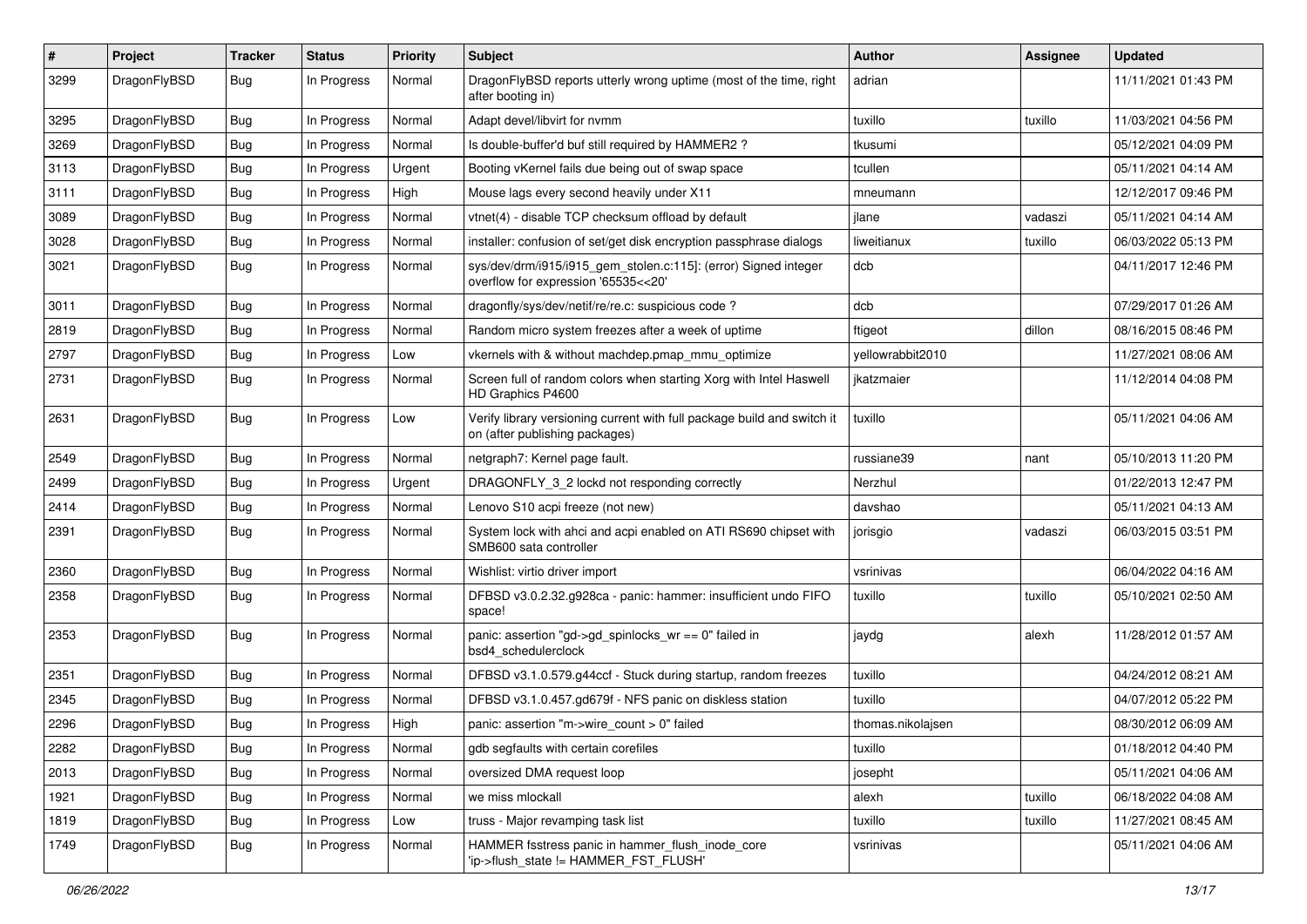| ∦    | Project      | <b>Tracker</b> | <b>Status</b> | <b>Priority</b> | <b>Subject</b>                                                                                                     | <b>Author</b>      | <b>Assignee</b> | <b>Updated</b>      |
|------|--------------|----------------|---------------|-----------------|--------------------------------------------------------------------------------------------------------------------|--------------------|-----------------|---------------------|
| 1744 | DragonFlyBSD | <b>Bug</b>     | In Progress   | Normal          | HAMMER fsstress panic in hammer_setup_child_callback                                                               | vsrinivas          |                 | 05/11/2021 04:05 AM |
| 1669 | DragonFlyBSD | <b>Bug</b>     | In Progress   | Normal          | Drive wont open using button                                                                                       | elekktretterr      |                 | 02/29/2012 12:05 PM |
| 1661 | DragonFlyBSD | Bug            | In Progress   | Normal          | panic on password entry mount smb filesystem                                                                       | vsrinivas          |                 | 11/27/2021 08:29 AM |
| 1584 | DragonFlyBSD | Bug            | In Progress   | Normal          | can't use ssh from jail: debug1: read_passphrase: can't open<br>/dev/tty: Device busy                              | corecode           | tuxillo         | 05/11/2021 03:53 AM |
| 1583 | DragonFlyBSD | <b>Bug</b>     | In Progress   | Normal          | panic: assertion: cursor->trans->sync_lock_refs > 0 in<br>hammer_recover_cursor                                    | corecode           | tuxillo         | 05/11/2021 03:53 AM |
| 1547 | DragonFlyBSD | <b>Bug</b>     | In Progress   | Normal          | disklabel64 automatic sizing                                                                                       | corecode           | tuxillo         | 05/11/2021 03:52 AM |
| 1528 | DragonFlyBSD | <b>Bug</b>     | In Progress   | Normal          | ktrace does not show proper return values for pipe(2)                                                              | corecode           | tuxillo         | 05/11/2021 03:52 AM |
| 1502 | DragonFlyBSD | <b>Bug</b>     | In Progress   | Normal          | Lock while deleting files from nohistory HAMMER directories                                                        | hasso              |                 | 03/10/2013 04:28 AM |
| 1475 | DragonFlyBSD | Bug            | In Progress   | Normal          | kernel blocks with low memory and syscons setting a high res mode<br>/ scrollback                                  | corecode           | tuxillo         | 05/11/2021 03:52 AM |
| 1469 | DragonFlyBSD | <b>Bug</b>     | In Progress   | Normal          | Hammer history security concern                                                                                    | corecode           | tuxillo         | 05/11/2021 03:52 AM |
| 1390 | DragonFlyBSD | Bug            | In Progress   | Normal          | Use id t type for $\{get, set\}$ priority $()$                                                                     | Anonymous          | tuxillo         | 07/05/2019 02:18 AM |
| 1368 | DragonFlyBSD | Bug            | In Progress   | Normal          | suspend signal race?                                                                                               | qhwt+dfly          |                 | 05/11/2021 03:51 AM |
| 1336 | DragonFlyBSD | Bug            | In Progress   | Normal          | Still looking for reports of missed directory entries w/ HAMMER                                                    | dillon             |                 | 05/11/2021 04:00 AM |
| 1307 | DragonFlyBSD | <b>Bug</b>     | In Progress   | Normal          | hammer tid -2 shows unexpected result                                                                              | corecode           |                 | 10/18/2016 05:29 PM |
| 1302 | DragonFlyBSD | <b>Bug</b>     | In Progress   | Normal          | Checkpoint regression?                                                                                             | sjg                | sjg             | 07/10/2013 05:22 PM |
| 1218 | DragonFlyBSD | <b>Bug</b>     | In Progress   | Normal          | panic: assertion: $error == 0$ in hammer start transaction                                                         | rumcic             |                 | 05/11/2021 04:00 AM |
| 1181 | DragonFlyBSD | Bug            | In Progress   | Normal          | ACX111 panic                                                                                                       | elekktretterr      |                 | 05/11/2021 04:00 AM |
| 1148 | DragonFlyBSD | <b>Bug</b>     | In Progress   | Low             | BCM4311 wireless network adapter detected but not functional                                                       | archimedes.gaviola |                 | 05/11/2021 04:00 AM |
| 1030 | DragonFlyBSD | <b>Bug</b>     | In Progress   | Normal          | msdosfs umount panic                                                                                               | corecode           | tuxillo         | 05/11/2021 03:51 AM |
| 998  | DragonFlyBSD | <b>Bug</b>     | In Progress   | Normal          | Unconfiguring a vn while it is mounted                                                                             | rumcic             | tuxillo         | 05/11/2021 04:00 AM |
| 884  | DragonFlyBSD | Bug            | In Progress   | High            | Performance/memory problems under filesystem IO load                                                               | hasso              |                 | 05/11/2021 03:50 AM |
| 781  | DragonFlyBSD | <b>Bug</b>     | In Progress   | Normal          | fdisk uses wrong geometry on usb flash drives                                                                      | corecode           | tuxillo         | 05/11/2021 03:50 AM |
| 742  | DragonFlyBSD | <b>Bug</b>     | In Progress   | Normal          | umount problems with multiple mounts                                                                               | corecode           | tuxillo         | 06/25/2022 04:02 AM |
| 725  | DragonFlyBSD | <b>Bug</b>     | In Progress   | Low             | 'make distribution' fails w/'ro' /usr/obj                                                                          | c.turner           |                 | 03/09/2013 01:01 PM |
| 604  | DragonFlyBSD | <b>Bug</b>     | In Progress   | Normal          | 1.8.1-RELEASE - clock runs fast on mainboard ASUS P5A-B                                                            | yeti               |                 | 05/11/2021 03:55 AM |
| 331  | DragonFlyBSD | Bug            | In Progress   | Normal          | ftpsesame (aka Bridging S01E03)                                                                                    | bastyaelvtars      |                 | 03/09/2013 12:28 PM |
| 168  | DragonFlyBSD | Bug            | In Progress   | Normal          | Livelocked limit engaged while trying to setup IPW wireless                                                        | mschacht           | sepherosa       | 05/11/2021 04:05 AM |
| 3205 | DragonFlyBSD | Bug            | Feedback      | High            | Go compiler net test failing                                                                                       | t_dfbsd            | tuxillo         | 05/10/2021 02:45 AM |
| 3152 | DragonFlyBSD | <b>Bug</b>     | Feedback      | Normal          | Console's size in ttyv0 and single user mode is sticking to 80x25,<br>while ttyv1 can make use of the whole screen | overtime           |                 | 02/24/2019 01:08 AM |
| 2958 | DragonFlyBSD | <b>Bug</b>     | Feedback      | Normal          | Hammer FS dies during pruning after massive write load                                                             | neilb              |                 | 10/11/2016 04:20 AM |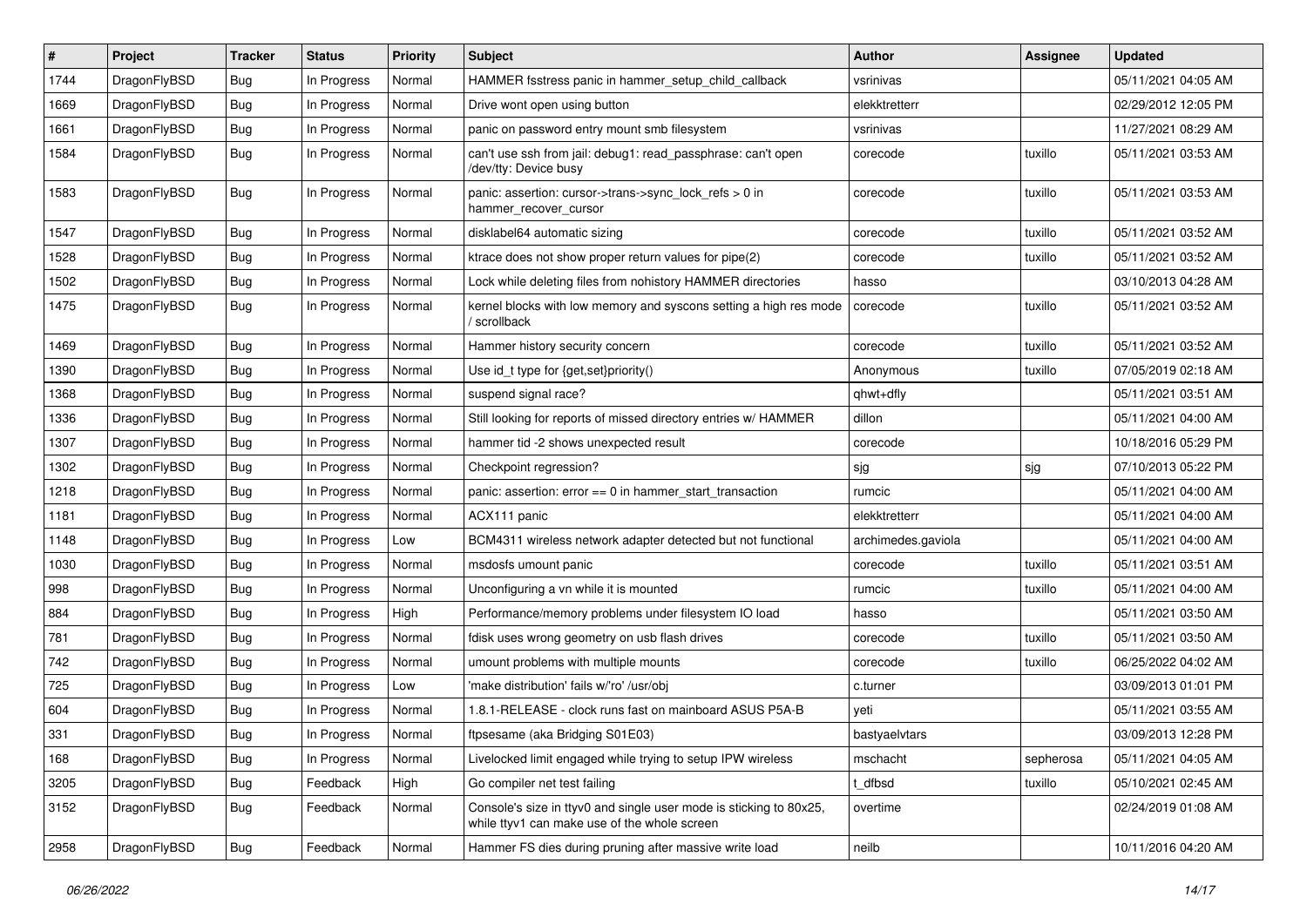| $\vert$ # | Project      | <b>Tracker</b> | <b>Status</b> | <b>Priority</b> | Subject                                                                                         | <b>Author</b>    | <b>Assignee</b> | <b>Updated</b>      |
|-----------|--------------|----------------|---------------|-----------------|-------------------------------------------------------------------------------------------------|------------------|-----------------|---------------------|
| 2957      | DragonFlyBSD | Bug            | Feedback      | Normal          | swapoff -a followed by swapon -a doesn't give your swap back                                    | neilb            |                 | 10/09/2016 04:17 AM |
| 2644      | DragonFlyBSD | Bug            | Feedback      | Normal          | 3.6.0-REL trap 9 on boot                                                                        | memmerto         |                 | 11/27/2021 08:08 AM |
| 2638      | DragonFlyBSD | <b>Bug</b>     | Feedback      | High            | Fix machdep.pmap_mmu_optimize                                                                   | tuxillo          |                 | 05/11/2021 04:07 AM |
| 2636      | DragonFlyBSD | <b>Bug</b>     | Feedback      | Low             | Add -x flag to iostat (a la solaris)                                                            | tuxillo          |                 | 05/11/2021 04:07 AM |
| 2617      | DragonFlyBSD | Bug            | Feedback      | Normal          | Possible issue with wireless mouse on 3.6 release                                               | FilippoMo        |                 | 01/14/2015 03:42 PM |
| 2556      | DragonFlyBSD | <b>Bug</b>     | Feedback      | Normal          | DragonFly v3.5.0.81.gd3479 - Process signal weirdness                                           | tuxillo          |                 | 12/17/2013 03:48 PM |
| 2459      | DragonFlyBSD | Bug            | Feedback      | Normal          | apic problems with HP Probook 4510s                                                             | thowe            |                 | 11/27/2021 08:22 AM |
| 2396      | DragonFlyBSD | <b>Bug</b>     | Feedback      | High            | Latest 3.1 development version core dumps while destroying master<br><b>PFS</b>                 | sgeorge          |                 | 01/23/2013 04:10 PM |
| 2347      | DragonFlyBSD | <b>Bug</b>     | Feedback      | High            | Hammer PFSes destroy does not give back full space allocated to<br><b>PFS</b>                   | sgeorge          |                 | 07/19/2012 01:11 AM |
| 2288      | DragonFlyBSD | <b>Bug</b>     | Feedback      | Normal          | Random IO performance loss introduced since January 1st                                         | lentferj         |                 | 01/23/2013 04:21 PM |
| 2100      | DragonFlyBSD | Bug            | Feedback      | Normal          | devfs related panic                                                                             | sepherosa        | alexh           | 07/10/2011 02:29 PM |
| 2090      | DragonFlyBSD | Bug            | Feedback      | Normal          | snd_hda does not support headphone automute                                                     | justin           |                 | 03/29/2012 08:03 PM |
| 2081      | DragonFlyBSD | Bug            | Feedback      | Normal          | Panic on device "detach" / "failure"                                                            | vsrinivas        |                 | 02/29/2012 07:11 AM |
| 2037      | DragonFlyBSD | Bug            | Feedback      | Normal          | Panic Bad link elm while building packages                                                      | ftigeot          | dillon          | 04/21/2011 07:20 AM |
| 1860      | DragonFlyBSD | <b>Bug</b>     | Feedback      | Normal          | Panic while creating UFS fs on vn(4) for initrd                                                 | matthias         |                 | 02/29/2012 07:16 AM |
| 1831      | DragonFlyBSD | Bug            | Feedback      | High            | HAMMER "malloc limit exceeded" panic                                                            | eocallaghan      | dillon          | 06/04/2022 04:38 AM |
| 1824      | DragonFlyBSD | Bug            | Feedback      | Normal          | kernel panic, x86, 2.7.3.859.ge5104                                                             | akirchhoff135014 |                 | 03/10/2013 07:49 AM |
| 1745      | DragonFlyBSD | Bug            | Feedback      | Normal          | kmalloc panic                                                                                   | josepht          |                 | 05/11/2021 04:05 AM |
| 1727      | DragonFlyBSD | <b>Bug</b>     | Feedback      | Normal          | CD boot panic (2.6.1) (usb?)                                                                    | kiril            |                 | 05/15/2022 05:10 AM |
| 1718      | DragonFlyBSD | <b>Bug</b>     | Feedback      | Normal          | IDE disk drive not detected by x86_64 2.6.1 Live CD                                             | bcox             |                 | 11/27/2021 08:25 AM |
| 1717      | DragonFlyBSD | Bug            | Feedback      | Normal          | HAMMER panic in hammer_cursor_down()                                                            | josepht1         |                 | 05/11/2021 04:05 AM |
| 1672      | DragonFlyBSD | Bug            | Feedback      | Normal          | panic (trap 12) around btree_search() in 2.4.1-RELEASE                                          | floid            |                 | 01/19/2015 03:36 AM |
| 1668      | DragonFlyBSD | Bug            | Feedback      | Normal          | Power button not working                                                                        | elekktretterr    |                 | 03/10/2013 06:22 AM |
| 1618      | DragonFlyBSD | Bug            | Feedback      | Normal          | collision for 'struct pmap' when using RPC and <sys user.h=""></sys>                            | carenas          |                 | 05/11/2021 04:05 AM |
| 1613      | DragonFlyBSD | Bug            | Feedback      | Normal          | USB Keyboard not working on master                                                              | elekktretterr    |                 | 05/11/2021 04:05 AM |
| 1593      | DragonFlyBSD | <b>Bug</b>     | Feedback      | Normal          | panic: assertion: ccb == ap->ap_err_ccb in ahci_put_err_ccb                                     | ftigeot          | ftigeot         | 05/15/2022 05:09 AM |
| 1592      | DragonFlyBSD | <b>Bug</b>     | Feedback      | Normal          | AcpiOSUnmapMemory: Warning, deallocation did not track<br>allocation.                           | eocallaghan      |                 | 06/02/2014 07:45 AM |
| 1591      | DragonFlyBSD | <b>Bug</b>     | Feedback      | Normal          | Lenovo X301 hangs with AHCI Driver CMD TIMEOUT<br>STS=d0 <bsy></bsy>                            | eocallaghan      |                 | 05/11/2021 04:05 AM |
| 1587      | DragonFlyBSD | <b>Bug</b>     | Feedback      | Normal          | can't gdb across fork                                                                           | corecode         | tuxillo         | 05/11/2021 03:54 AM |
| 1580      | DragonFlyBSD | <b>Bug</b>     | Feedback      | Normal          | Panic (Fatal trap 12: page fault while in kernel mode) while playing<br>with pf and netif names | rumcic           |                 | 12/21/2018 01:21 AM |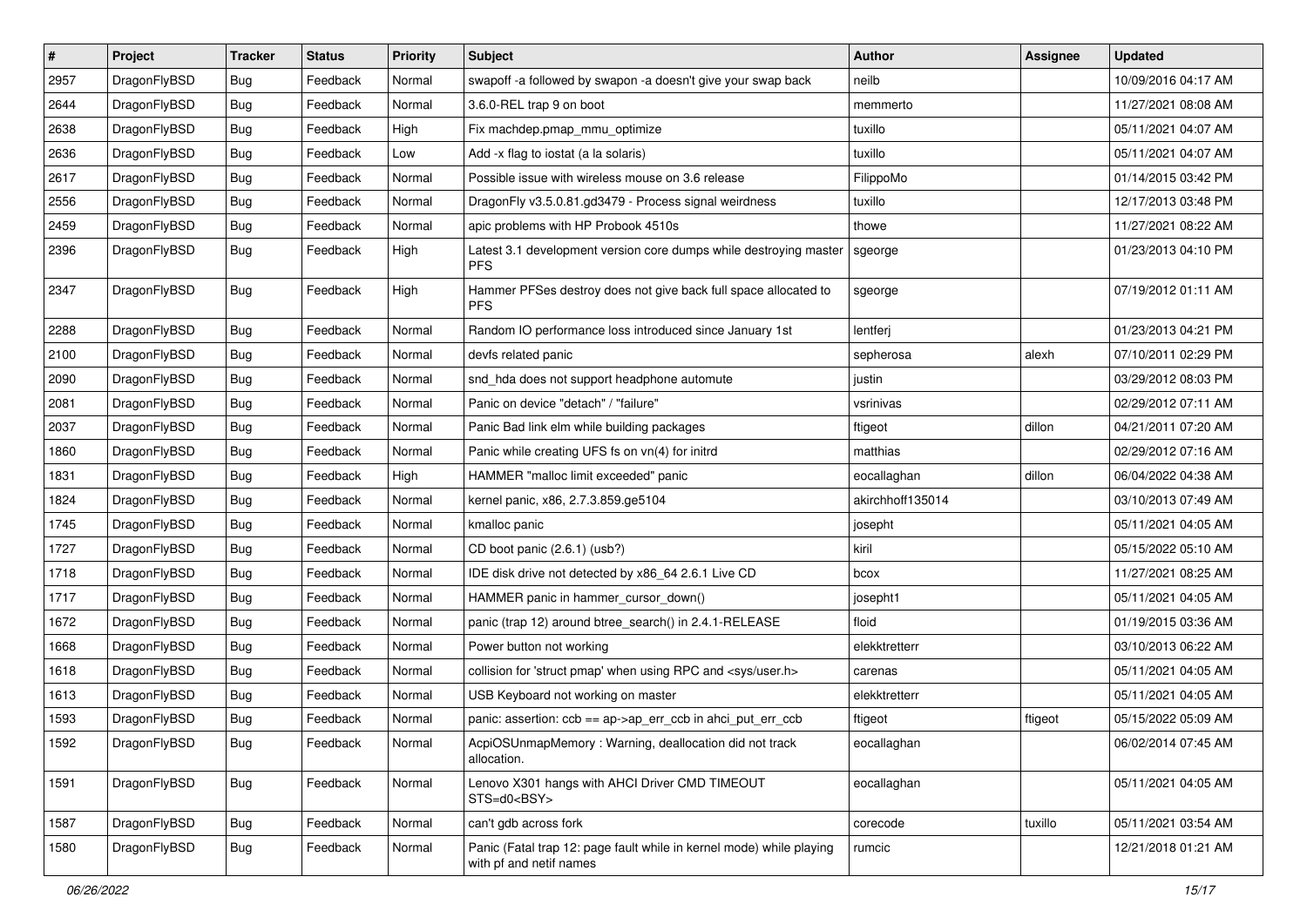| #    | Project      | <b>Tracker</b> | <b>Status</b> | <b>Priority</b> | Subject                                                                                                                                                   | <b>Author</b>  | Assignee | <b>Updated</b>      |
|------|--------------|----------------|---------------|-----------------|-----------------------------------------------------------------------------------------------------------------------------------------------------------|----------------|----------|---------------------|
| 1579 | DragonFlyBSD | Bug            | Feedback      | Normal          | dfly 2.4.1 does not like HP DL360G4p and Smart Array 6400 with<br>MSA <sub>20</sub>                                                                       | tomaz.borstnar | tuxillo  | 06/02/2014 02:44 PM |
| 1577 | DragonFlyBSD | Bug            | Feedback      | Normal          | panic: assertion: leaf->base.obj_id == ip->obj_id in<br>hammer_ip_delete_range                                                                            | qhwt+dfly      |          | 05/11/2021 04:01 AM |
| 1563 | DragonFlyBSD | Bug            | Feedback      | Normal          | reset(1) doesn't reset terminal to the defaults                                                                                                           | hasso          |          | 03/10/2013 04:17 AM |
| 1560 | DragonFlyBSD | <b>Bug</b>     | Feedback      | Normal          | Unable to modify partition table on ThinkPad T61p during install                                                                                          | rehsack        |          | 01/15/2015 08:57 AM |
| 1521 | DragonFlyBSD | Bug            | Feedback      | Normal          | amd64 2.4 livecd won't mount root at boot                                                                                                                 | bolapara       |          | 01/28/2018 03:45 AM |
| 1489 | DragonFlyBSD | <b>Bug</b>     | Feedback      | Normal          | panic: ufs dirbad: bad dir                                                                                                                                | rumcic         |          | 03/10/2013 04:34 AM |
| 1486 | DragonFlyBSD | <b>Bug</b>     | Feedback      | Normal          | Interrupt storm related to SATA DVD device                                                                                                                | hasso          |          | 05/11/2021 04:01 AM |
| 1481 | DragonFlyBSD | Bug            | Feedback      | Normal          | panic: assertion: kva_p(buf) in soopt_from_kbuf (after ipfw pipe<br>show, 2.2.1-R)                                                                        | combiner       |          | 05/11/2021 04:01 AM |
| 1456 | DragonFlyBSD | Bug            | Feedback      | Normal          | Microsoft wireless desktop problems                                                                                                                       | elekktretterr  |          | 01/15/2015 08:34 AM |
| 1454 | DragonFlyBSD | <b>Bug</b>     | Feedback      | Normal          | Unable to boot from external USB DVD drive                                                                                                                | elekktretterr  |          | 05/11/2021 04:01 AM |
| 1448 | DragonFlyBSD | Bug            | Feedback      | Normal          | panic: assertion: _tp->tt_msg->tt_cpuid == mycpuid in<br>tcp_callout_active tcp_output tcp_usr_send netmsg_pru_send<br>netmsg_service tcpmsg_service_loop | dillon         |          | 05/11/2021 04:00 AM |
| 1429 | DragonFlyBSD | <b>Bug</b>     | Feedback      | Normal          | vkernel bug - "mfree: m->m_nextpkt != NULL"                                                                                                               | dillon         |          | 05/11/2021 04:00 AM |
| 1428 | DragonFlyBSD | <b>Bug</b>     | Feedback      | Low             | POSIX.1e implementation is too old                                                                                                                        | hasso          | tuxillo  | 05/11/2021 04:00 AM |
| 1411 | DragonFlyBSD | <b>Bug</b>     | Feedback      | Normal          | Burning doesn't work with ahci(4)                                                                                                                         | hasso          | dillon   | 05/11/2021 04:00 AM |
| 1397 | DragonFlyBSD | Bug            | Feedback      | Normal          | jobs -I output inconsistency when called from script                                                                                                      | Anonymous      | tuxillo  | 05/15/2022 05:07 AM |
| 1387 | DragonFlyBSD | <b>Bug</b>     | Feedback      | Normal          | zero-size malloc and ps: kvm_getprocs: Bad address                                                                                                        | qhwt+dfly      |          | 05/11/2021 04:00 AM |
| 1332 | DragonFlyBSD | Bug            | Feedback      | Normal          | DFBSD 2.2 - Booting usbcdrom/usbsticks on thinkpad hangs on<br>"BTX Halted"                                                                               | tuxillo        |          | 05/11/2021 04:00 AM |
| 1330 | DragonFlyBSD | Bug            | Feedback      | Normal          | Hammer, usb disk, SYNCHRONIZE CACHE failure                                                                                                               | josepht        |          | 06/02/2014 04:56 AM |
| 1287 | DragonFlyBSD | Bug            | Feedback      | Normal          | altg configuration doesn't work                                                                                                                           | corecode       | tuxillo  | 05/11/2021 03:51 AM |
| 1282 | DragonFlyBSD | <b>Bug</b>     | Feedback      | Normal          | panic (trap 12) when booting SMP kernel on Atom 330 (dual core)                                                                                           | tomaz.borstnar |          | 05/11/2021 04:00 AM |
| 1250 | DragonFlyBSD | <b>Bug</b>     | Feedback      | Normal          | Panic upon plugging an USB flash drive into the machine                                                                                                   | rumcic         |          | 03/10/2013 05:17 AM |
| 1249 | DragonFlyBSD | Bug            | Feedback      | Normal          | panic: ffs_vfree: freeing free inode                                                                                                                      | rumcic         |          | 03/10/2013 05:13 AM |
| 1144 | DragonFlyBSD | <b>Bug</b>     | Feedback      | Normal          | Incorrect clock under KVM                                                                                                                                 | msylvan        |          | 03/09/2013 01:17 PM |
| 1127 | DragonFlyBSD | <b>Bug</b>     | Feedback      | Low             | cdrom drive not detected                                                                                                                                  | tgr            | corecode | 01/15/2015 08:55 AM |
| 1101 | DragonFlyBSD | Bug            | Feedback      | Normal          | ohci related panic                                                                                                                                        | polachok       |          | 05/11/2021 04:00 AM |
| 979  | DragonFlyBSD | Bug            | Feedback      | Normal          | Failure-prone USB mass storage (SB600? msdosfs? CAM?)                                                                                                     | floid          |          | 01/15/2015 08:38 AM |
| 911  | DragonFlyBSD | <b>Bug</b>     | Feedback      | Normal          | kldload/kernel linker can exceed malloc reserve and panic system                                                                                          | corecode       | tuxillo  | 05/11/2021 03:51 AM |
| 901  | DragonFlyBSD | <b>Bug</b>     | Feedback      | Normal          | route show needs to get data from all cpus                                                                                                                | corecode       | tuxillo  | 05/11/2021 03:50 AM |
| 847  | DragonFlyBSD | Bug            | Feedback      | Normal          | processes getting stuck on mount point                                                                                                                    | corecode       | tuxillo  | 05/11/2021 03:50 AM |